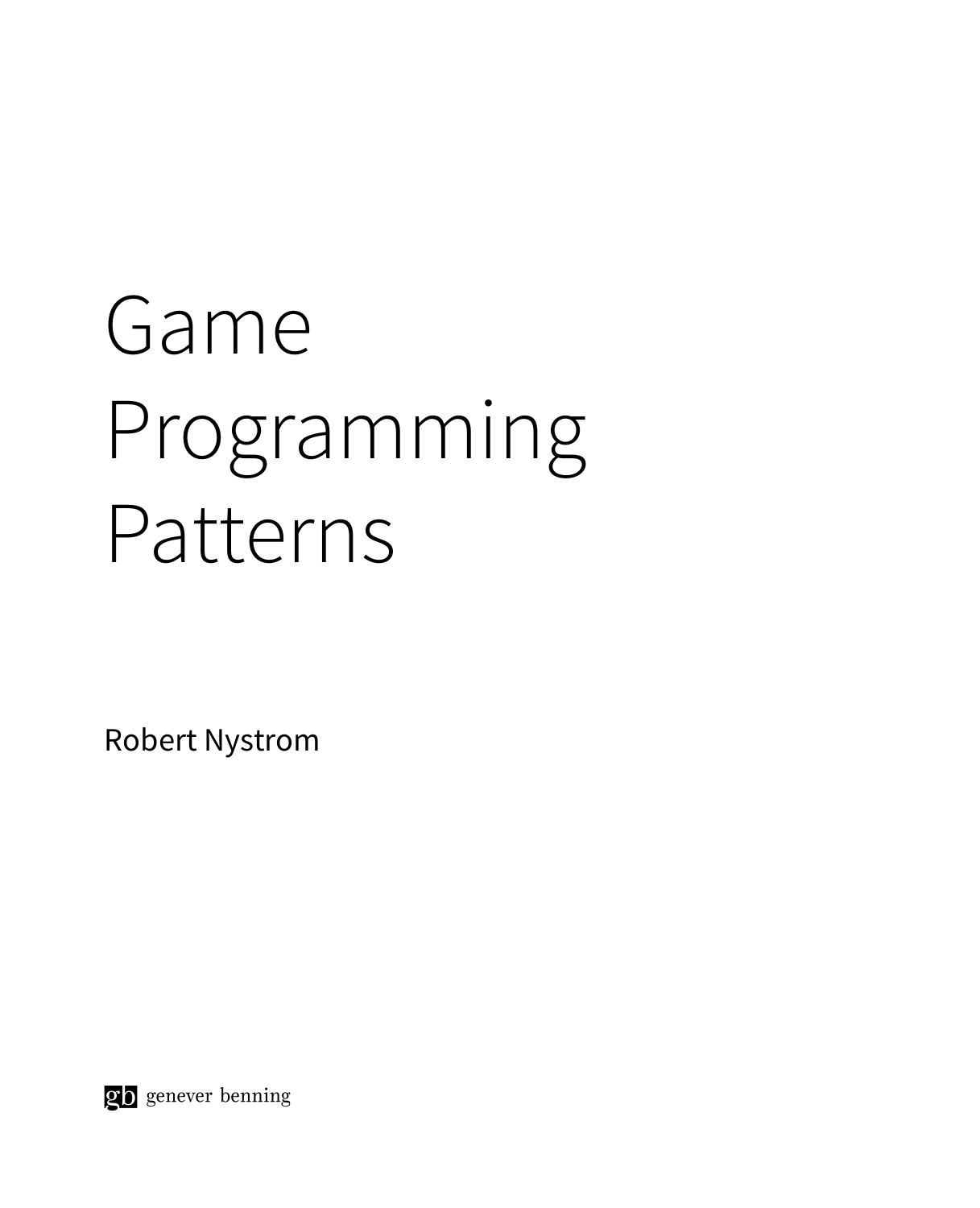The full text of this book lives online at gameprogrammingpatterns.com.

Copyright © 2014 by Robert Nystrom.

All rights reserved.

This book was lovingly typeset by the author in Sina Nova, Source Sans Pro, and Source Code Pro. Layout is organized around three 1.9inch columns with a 0.3 inch gutter. Text follows a 3.6 pt baseline grid.

ISBN: 978-0-9905829-0-8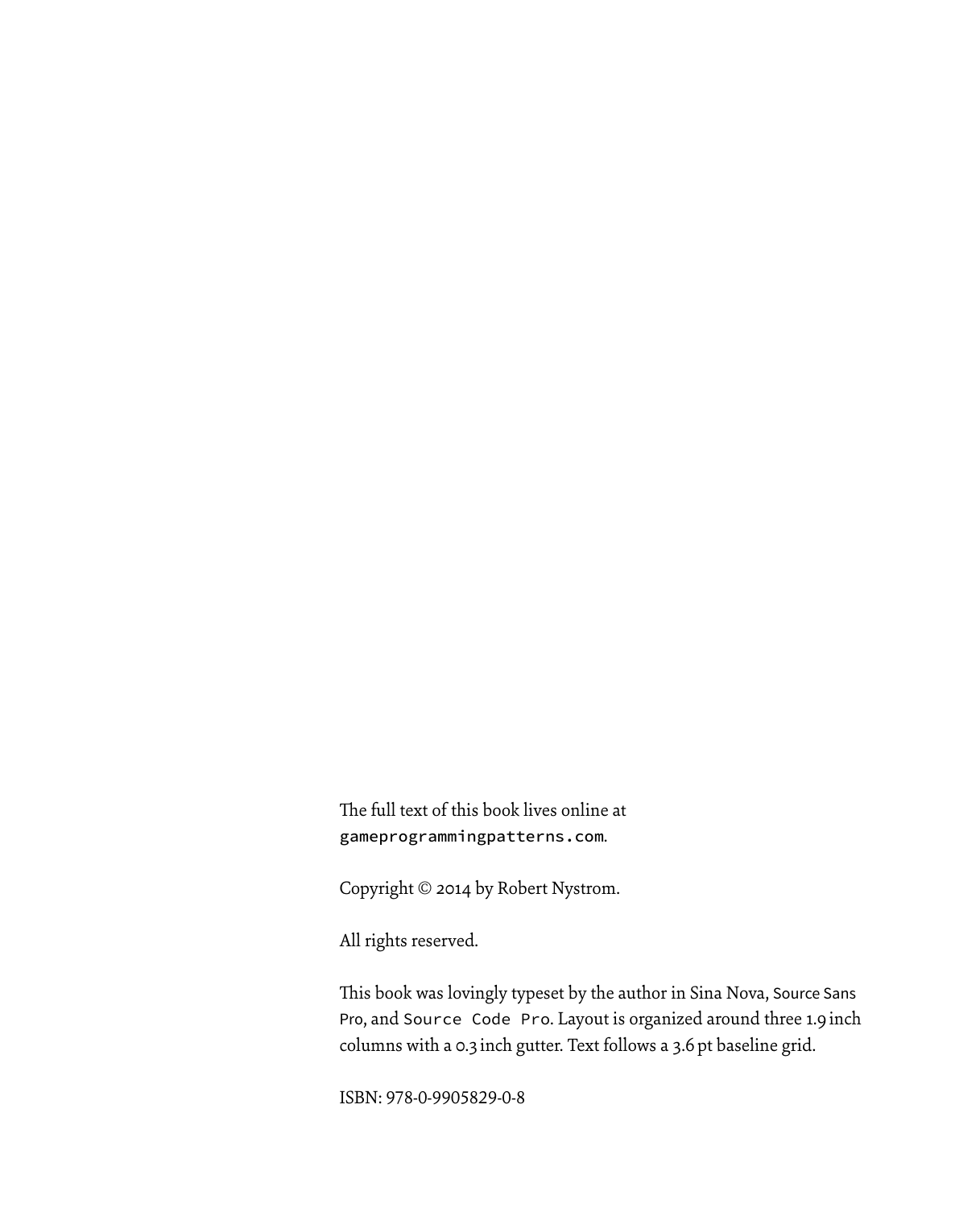*To Megan, for faith and time, the two essential ingredients.*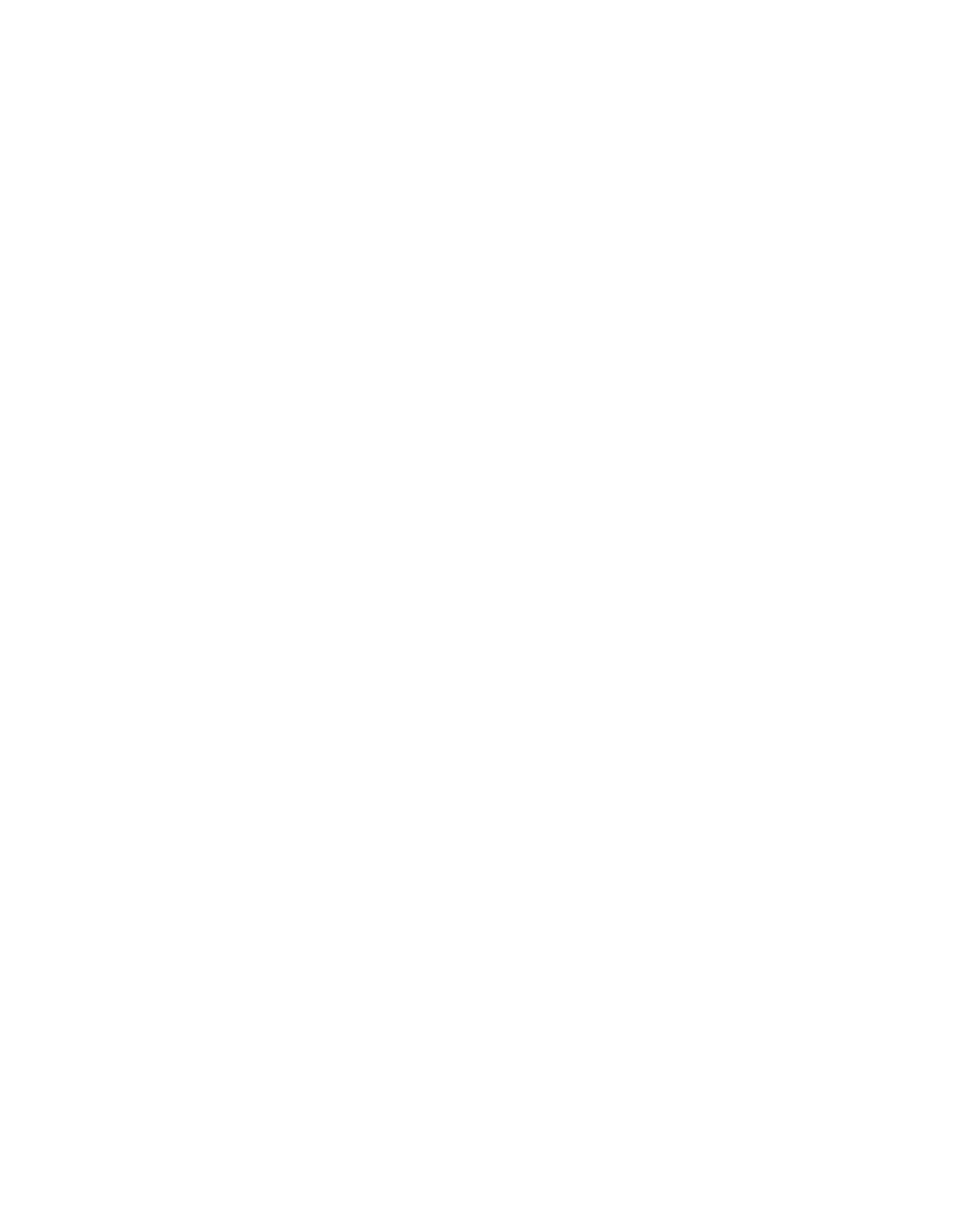### Contents

| Ι.  | <b>Introduction</b><br>1               |
|-----|----------------------------------------|
| 1.  |                                        |
| н.  | <b>Design Patterns Revisited</b><br>19 |
| 2.  |                                        |
| 3.  |                                        |
| 4.  |                                        |
| 5.  |                                        |
| 6.  |                                        |
| 7.  |                                        |
|     | <b>III. Sequencing Patterns</b><br>105 |
| 8.  |                                        |
| 9.  |                                        |
| 10. |                                        |
|     |                                        |
| IV. | <b>Behavioral Patterns</b><br>153      |
| 11. |                                        |
| 12. |                                        |
| 13. |                                        |
| V.  | <b>Decoupling Patterns</b><br>211      |
| 14. |                                        |
| 15. |                                        |
| 16. |                                        |
| VI. | <b>Optimization Patterns</b><br>267    |
| 17. |                                        |
| 18. |                                        |
| 19. |                                        |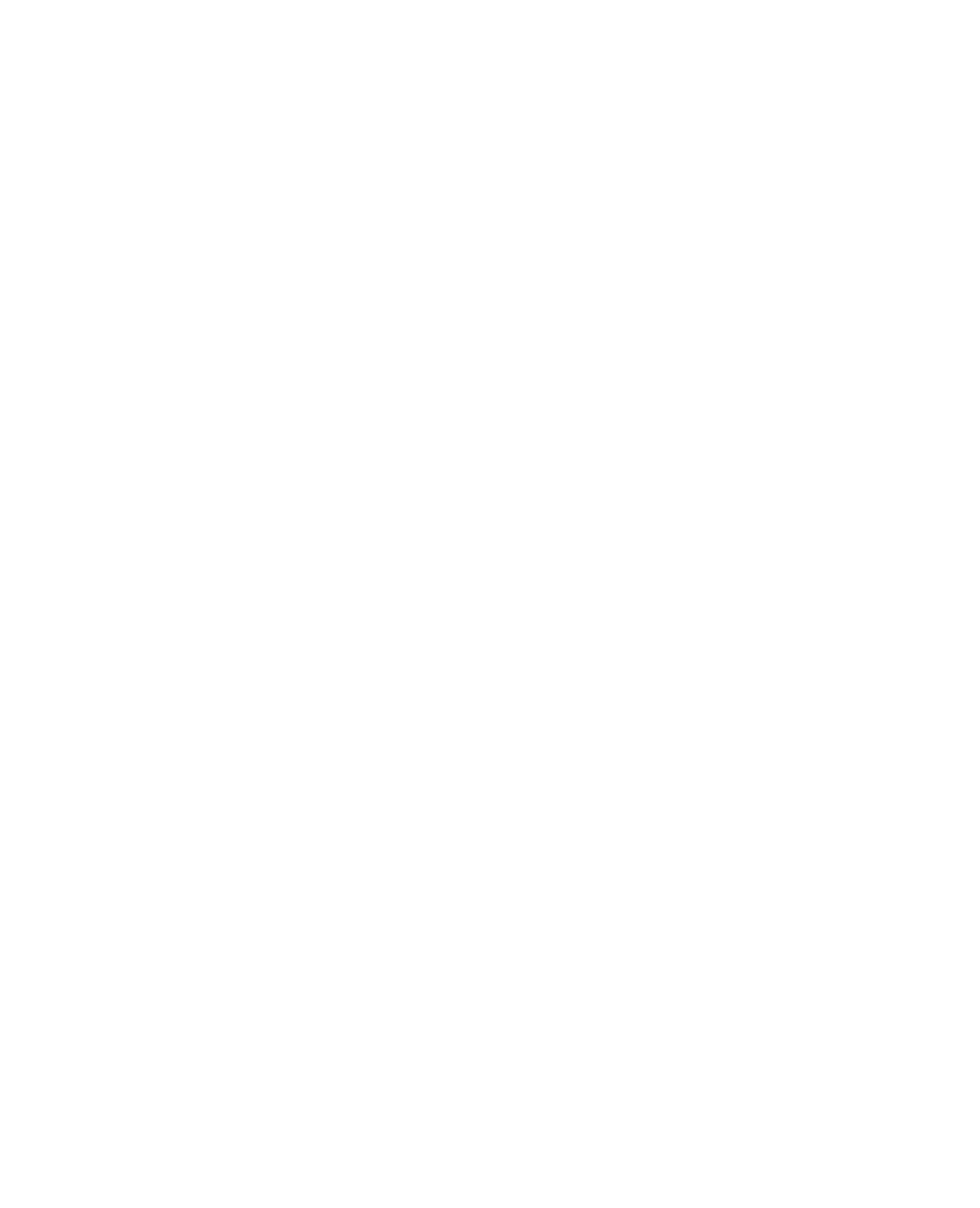# Acknowledgements

I've heard only other authors know what's involved in writing a book, but there is another tribe who know the precise weight of that burden—those with the misfortune of being in a relationship with a writer. I wrote this in a space of time painstakingly carved from the dense rock of life for me by my wife Megan. Washing dishes and giving the kids baths may not be "writing", but without her doing those, this book wouldn't be here.

I started this project while a programmer at Electronic Arts. I don't think the company knew quite what to make of it, and I'm grateful to Michael Malone, Olivier Nallet, and Richard Wifall for supporting it and providing detailed, insightful feedback on the first few chapters.

Halfway through writing, I decided to forgo a traditional publisher. I knew that meant losing the guidance an editor brings, but I had email from dozens of readers telling me where they wanted the book to go. I'd lose proofreaders, but I had over 250 bug reports to help improve the prose. I'd give up the incentive of a writing schedule, but with readers patting my back when I finished each chapter, I had plenty of motivation.

They call this "self publishing", but "crowd publishing" is closer to the mark. Writing can be lonely work, but I was never alone. Even when I put the book on a shelf for two years, the encouragement continued. Without the dozens of people who didn't let me forget that they were waiting for more chapters, I never would have picked it back up and finished.

To everyone who emailed or commented, upvoted or favorited, tweeted or retweeted, anyone who reached out to me, or told a friend about the book, or sent me a bug report: my heart is filled with gratitude for you. Completing this book was one of my biggest goals in life, and you made it happen. Thank you!

*— Bob Nystrom, September 6th, 2014*

What I didn't lose was a good copy editor. Lauren Briese showed up just when I needed her and did a wonderful iob.

Special thanks go to Colm Sloan who pored over every single chapter in the book *twice* and gave me mountains of fantastic feedback, all out of the goodness of his own heart. I owe you a beer or twenty.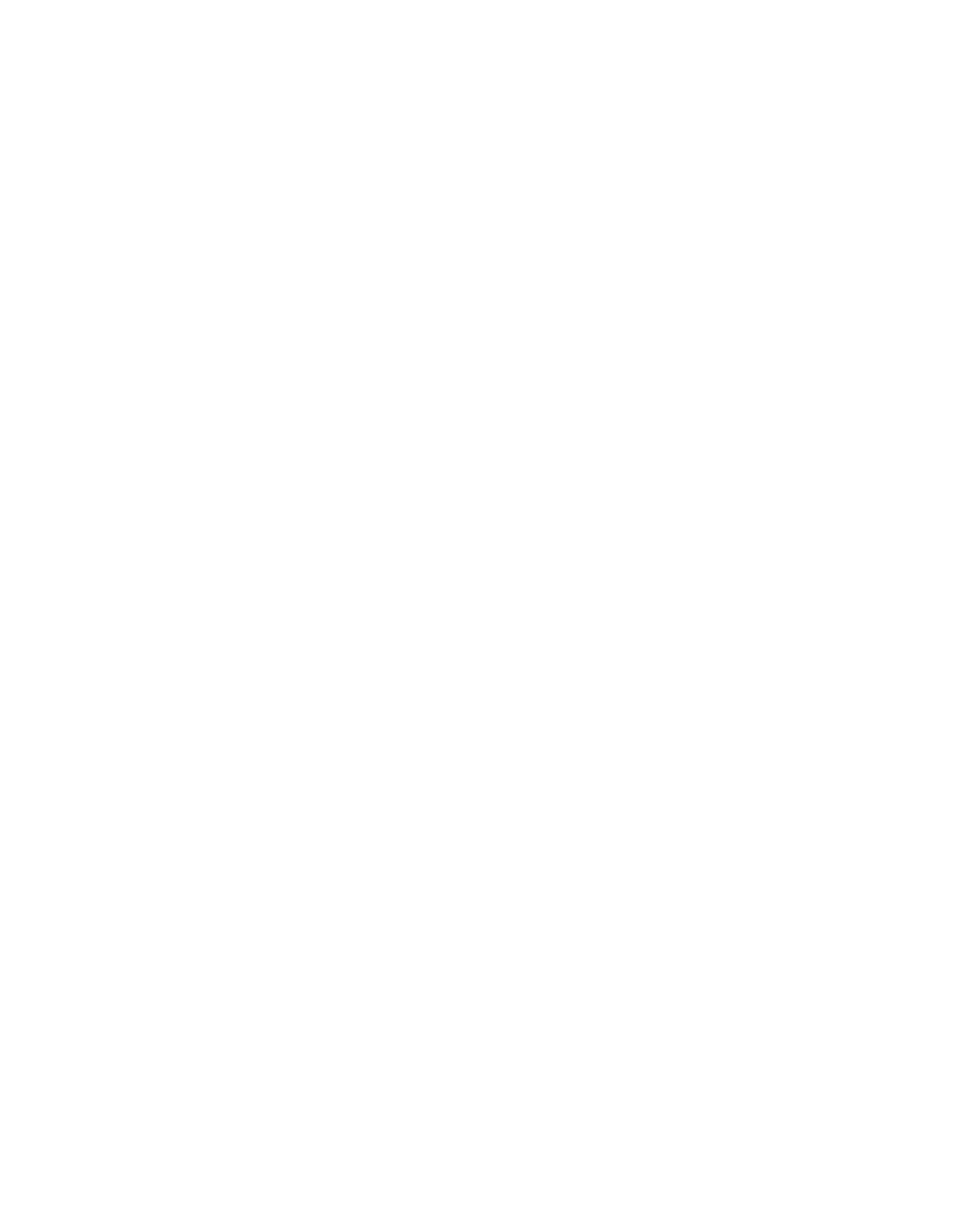# Introduction **I.**

*Chapter 1: Architecture, Performance, and Games*

In fifth grade, my friends and I were given access to a little unused classroom housing a couple of very beat-up TRS-80s. Hoping to inspire us, a teacher found a printout of some simple BASIC programs for us to tinker with.

The audio cassette drives on the computers were broken, so any time we wanted to run some code, we'd have to carefully type it in from scratch. This led us to prefer programs that were only a few lines long:

```
10 PRINT "BOBBY IS RADICAL!!!"
20 GOTO 10
```
Even so, the process was fraught with peril. We didn't know *how* to program, so a tiny syntax error was impenetrable to us. If the program didn't work, which was often, we started over from the beginning.

At the back of the stack of pages was a real monster: a program that took up several dense pages of code. It took a while before we worked up the courage to even try it, but it was irresistible—the title above the listing was "Tunnels and Trolls". We had no idea what it did, but it sounded Maybe if the computer prints it enough times, it will magically become true.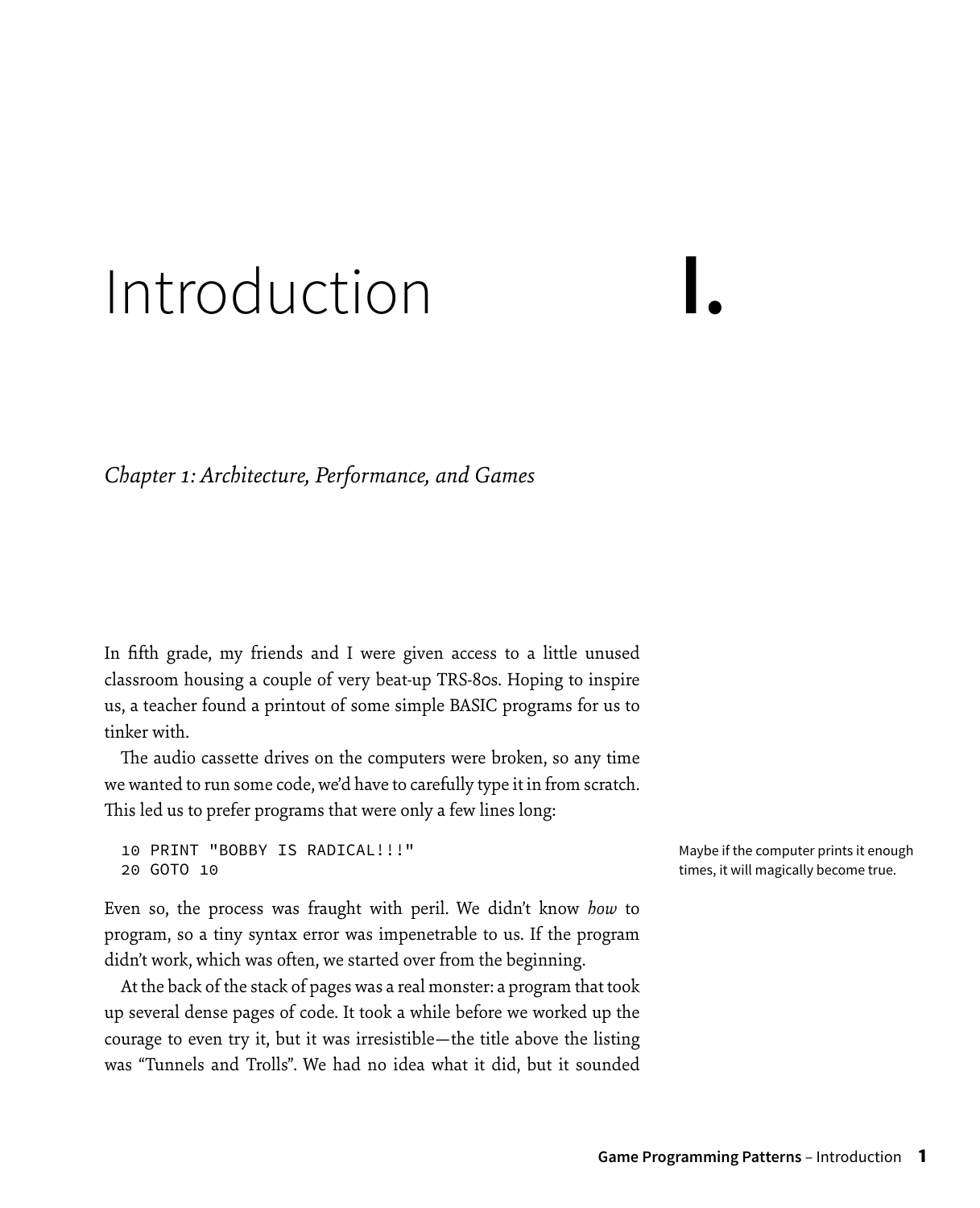Many of my summers were also spent catching snakes and turtles in the swamps of southern Louisiana. If it wasn't so blisteringly hot outside, there's a good chance this would be a herpetology book instead of a programming one.

This was the first time we'd met, and five minutes after being introduced, I sat down on his couch and spent the next few hours completely ignoring him and reading. I'd like to think my social skills have improved at least a little since then. like a game, and what could be cooler than a computer game that you programmed yourself?

We never did get it running, and after a year, we moved out of that classroom. (Much later when I actually knew a bit of BASIC, I realized that it was just a character generator for the table-top game and not a game in itself.) But the die was cast—from there on out, I wanted to be a game programmer.

When I was in my teens, my family got a Macintosh with QuickBASIC and later THINK C. I spent almost all of my summer vacations hacking together games. Learning on my own was slow and painful. I'd get something up and running easily—maybe a map screen or a little puzzle—but as the program grew, it got harder and harder.

At first, the challenge was just getting something working. Then, it became figuring out how to write programs bigger than what would fit in my head. Instead of just reading about "How to Program in C++", I started trying to find books about how to *organize* programs.

Fast-forward several years, and a friend hands me a book: *Design Patterns: Elements of Reusable Object-Oriented Software*. Finally! The book I'd been looking for since I was a teenager. I read it cover to cover in one sitting. I still struggled with my own programs, but it was such a relief to see that other people struggled too and came up with solutions. I felt like I finally had a couple of *tools* to use instead of just my bare hands.

In 2001, I landed my dream job: software engineer at Electronic Arts. I couldn't wait to get a look at some real games and see how the pros put them together. What was the architecture like for an enormous game like Madden Football? How did the different systems interact? How did they get a single codebase to run on multiple platforms?

Cracking open the source code was a humbling and surprising experience. There was brilliant code in graphics, AI, animation, and visual effects. We had people who knew how to squeeze every last cycle out of a CPU and put it to good use. Stuff I didn't even know was *possible*, these people did before lunch.

But the *architecture* this brilliant code hung from was often an afterthought. They were so focused on *features* that organization went overlooked. Coupling was rife between modules. New features were often bolted onto the codebase wherever they could be made to fit. To my disillusioned eyes, it looked like many programmers, if they ever cracked open *Design Patterns* at all, never got past Singleton (p. 73).

Of course, it wasn't really that bad. I'd imagined game programmers sitting in some ivory tower covered in whiteboards, calmly discussing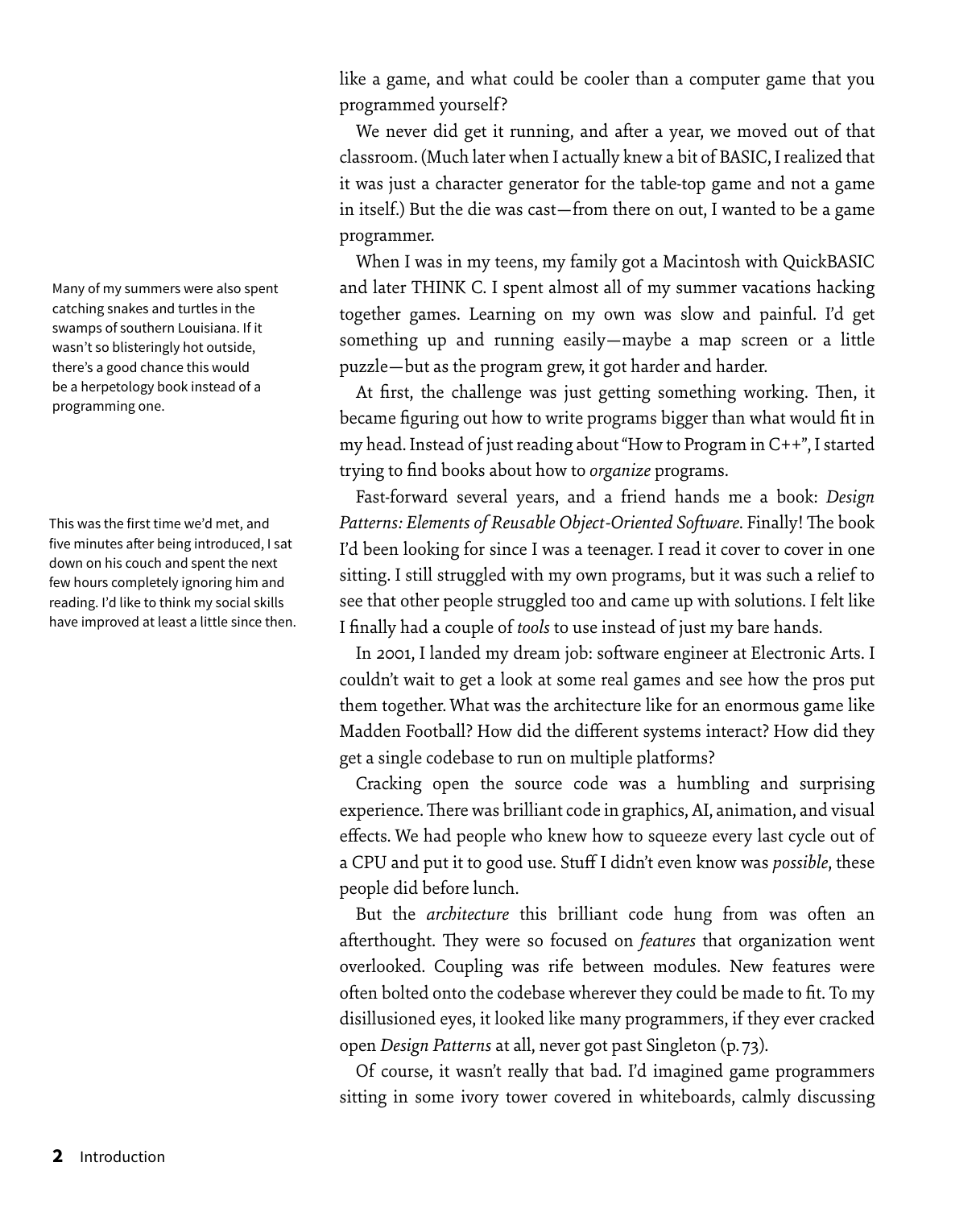architectural minutiae for weeks on end. The reality was that the code I was looking at was written by people working to meet intense deadlines. They did the best they could, and, as I gradually realized, their best was often very good. The more time I spent working on game code, the more bits of brilliance I found hiding under the surface.

Unfortunately, "hiding" was often a good description. There were gems buried in the code, but many people walked right over them. I watched coworkers struggle to reinvent good solutions when examples of exactly what they needed were nestled in the same codebase they were standing on.

That problem is what this book aims to solve. I dug up and polished the best patterns I've found in games, and presented them here so that we can spend our time inventing new things instead of *re*-inventing them.

#### **What's in Store**

There are already dozens of game programming books out there. Why write another? Most game programming books I've seen fall into one of two categories:

- **Domain-specific books.** These narrowly-focused books give you a deep dive on some specific aspect of game development. They'll teach you about 3D graphics, real-time rendering, physics simulation, artificial intelligence, or audio. These are the areas that many game programmers specialize in as their careers progress.
- **Whole-engine books.** In contrast, these try to span all of the different parts of an entire game engine. They are oriented towards building a complete engine suited to some specific genre of game, usually a 3D first-person shooter.

I like both of these kinds of books, but I think they leave some gaps. Books specific to a domain rarely tell you how that chunk of code interacts with the rest of the game. You may be a wizard at physics and rendering, but do you know how to tie them together gracefully?

The second category covers that, but I often find whole-engine books to be too monolithic and too genre-specific. Especially with the rise of mobile and casual gaming, we're in a period where lots of different genres of games are being created. We aren't all just cloning Quake anymore. Books that walk you through a single engine aren't helpful when *your* game doesn't fit that mold.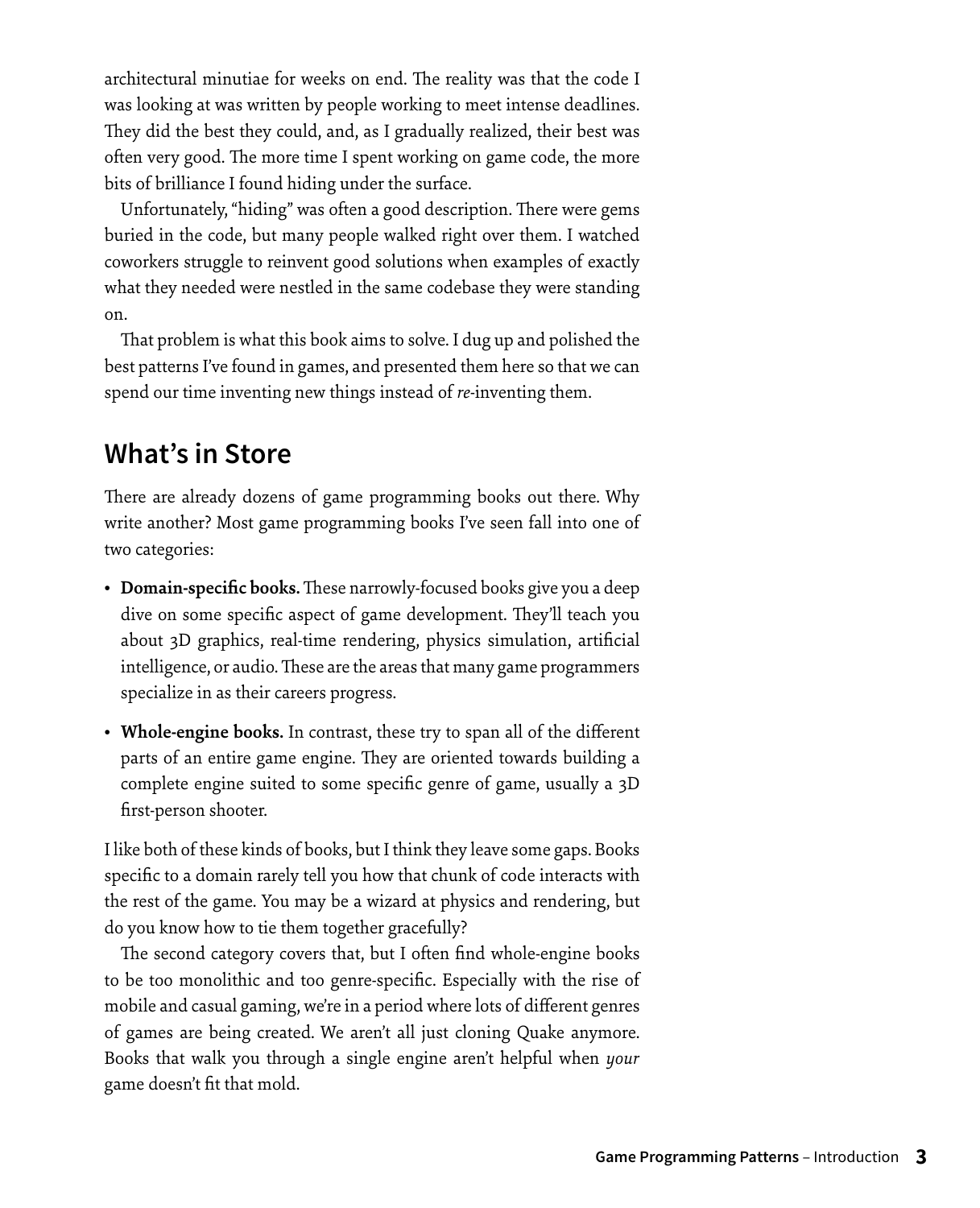Another example of this *à la carte* style is the widely beloved *Game Programming Gems* series.

*Design Patterns* itself was in turn inspired by a previous book. The idea of crafting a language of patterns to describe openended solutions to problems comes from *A Pattern Language*, by Christopher Alexander (along with Sarah Ishikawa and Murray Silverstein).

Their book was about architecture (like *real* architecture with buildings and walls and stuff), but they hoped others would use the same structure to describe solutions in other fields. *Design Patterns* is the Gang of Four's attempt to do that for software.

Instead, what I'm trying to do here is more *à la carte*. Each of the chapters in this book is an independent idea that you can apply to your code. This way, you can mix and match them in a way that works best for the game *you* want to make.

#### **How it Relates to Design Patterns**

Any programming book with "Patterns" in its name clearly bears a relationship to the classic *Design Patterns: Elements of Reusable Object-Oriented Software* by Erich Gamma, Richard Helm, Ralph Johnson, and John Vlissides (ominously called the "Gang of Four").

By calling this book "Game Programming Patterns", I'm not trying to imply that the Gang of Four's book is inapplicable to games. On the contrary: the Design Patterns Revisited section of this book covers many of the patterns from *Design Patterns*, but with an emphasis on how they can be applied to game programming.

Conversely, I think this book is applicable to non-game software too. I could just as well have called this book *More Design Patterns*, but I think games make for more engaging examples. Do you really want to read yet another book about employee records and bank accounts?

That being said, while the patterns introduced here are useful in other software, I think they're particularly well-suited to engineering challenges commonly encountered in games:

- Time and sequencing are often a core part of a game's architecture. Things must happen in the right order and at the right time.
- Development cycles are highly compressed, and a number of programmers need to be able to rapidly build and iterate on a rich set of different behavior without stepping on each other's toes or leaving footprints all over the codebase.
- After all of this behavior is defined, it starts interacting. Monsters bite the hero, potions are mixed together, and bombs blast enemies and friends alike. Those interactions must happen without the codebase turning into an intertwined hairball.
- And, finally, performance is critical in games. Game developers are in a constant race to see who can squeeze the most out of their platform. Tricks for shaving off cycles can mean the difference between an A-rated game and millions of sales or dropped frames and angry reviewers.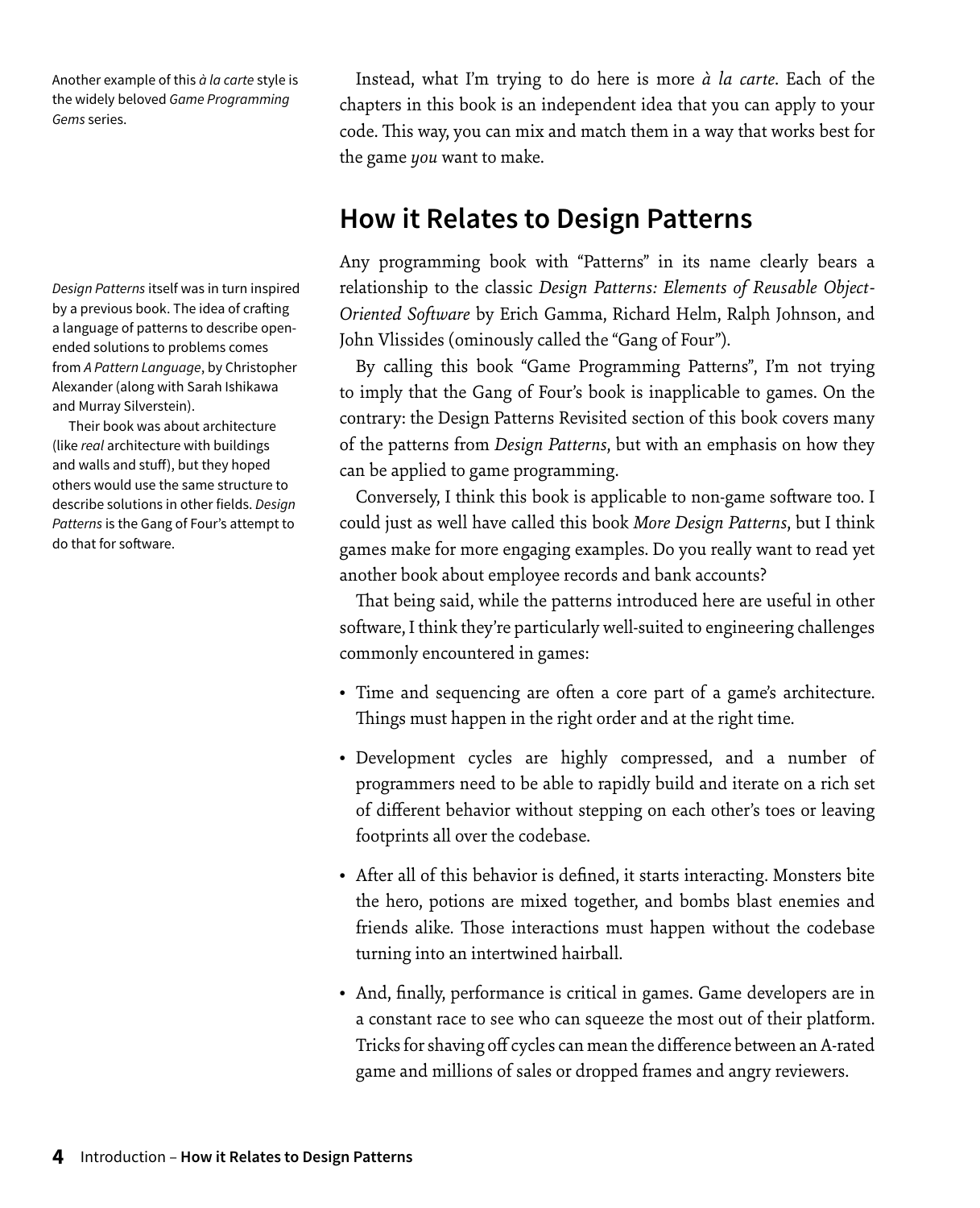#### **How to Read the Book**

*Game Programming Patterns* is divided into three broad sections. The first introduces and frames the book. It's the chapter you're reading now along with the next one.

The second section, "Design Patterns Revisited" (p.19), goes through a handful of patterns from the Gang of Four book. With each chapter, I give my spin on a pattern and how I think it relates to game programming.

The last section is the real meat of the book. It presents thirteen design patterns that I've found useful. They're grouped into four categories: "Sequencing Patterns" (p.105), "Behavioral Patterns" (p.153), "Decoupling Patterns" (p. 211), and "Optimization Patterns" (p. 267). Each of these patterns is described using a consistent structure so that you can use this book as a reference and quickly find what you need:

- The **Intent** section provides a snapshot description of the pattern in terms of the problem it intends to solve. This is first so that you can hunt through the book quickly to find a pattern that will help you with your current struggle.
- The **Motivation** section describes an example problem that we will be applying the pattern to. Unlike concrete algorithms, a pattern is usually formless unless applied to some specific problem. Teaching a pattern without an example is like teaching baking without mentioning dough. This section provides the dough that the later sections will bake.
- The **Pattern** section distills the essence of the pattern out of the previous example. If you want a dry textbook description of the pattern, this is it. It's also a good refresher if you're familiar with a pattern already and want to make sure you don't forget an ingredient.
- So far, the pattern has only been explained in terms of a single example. But how do you know if the pattern will be good for *your* problem? The **When to Use It** section provides some guidelines on when the pattern is useful and when it's best avoided. The **Keep in Mind** section points out consequences and risks when using the pattern.
- If, like me, you need concrete examples to really *get* something, then **Sample Code** is your section. It walks step by step through a full implementation of the pattern so you can see exactly how it works.
- Patterns differ from single algorithms because they are open-ended. Each time you use a pattern, you'll likely implement it differently. The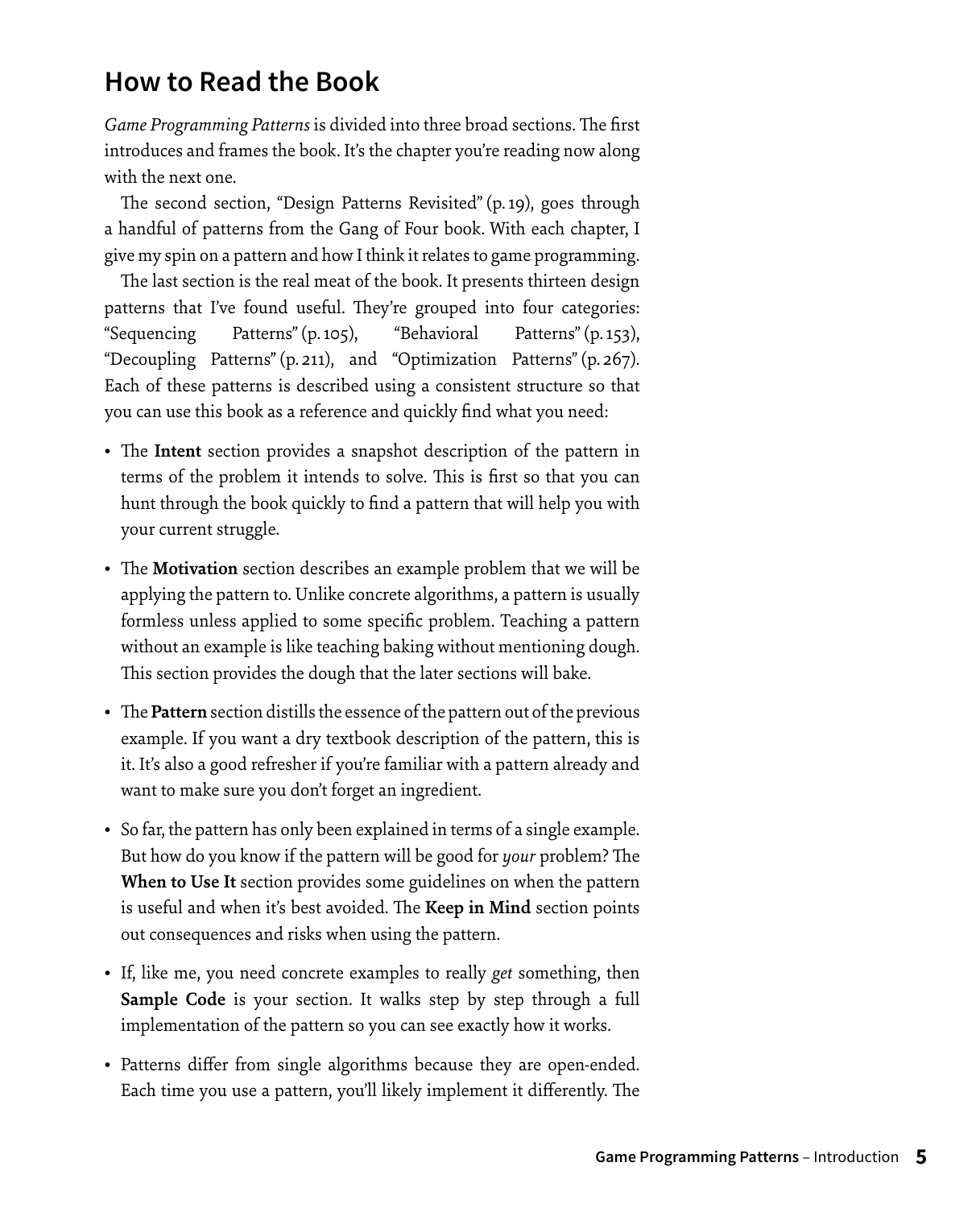next section, **Design Decisions**, explores that space and shows you different options to consider when applying a pattern.

• To wrap it up, there's a short **See Also** section that shows how this pattern relates to others and points you to real-world open source code that uses it.

#### **About the Sample Code**

Code samples in this book are in C++, but that isn't to imply that these patterns are only useful in that language or that C++ is a better language for them than others. Almost any language will work fine, though some patterns do tend to presume your language has objects and classes.

I chose C++ for a couple of reasons. First, it's the most popular language for commercially shipped games. It is the *lingua franca* of the industry. Moreso, the C syntax that C++ is based on is also the basis for Java, C#, JavaScript, and many other languages. Even if you don't know C++, the odds are good you can understand the code samples here with a little bit of effort.

The goal of this book is *not* to teach you C++. The samples are kept as simple as possible and don't represent good C++ style or usage. Read the code samples for the idea being expressed, not the code expressing it.

In particular, the code is not written in "modern"—C++11 or newer—style. It does not use the standard library and rarely uses templates. This makes for "bad" C++ code, but I hope that by keeping it stripped down, it will be more approachable to people coming from C, Objective-C, Java, and other languages.

To avoid wasting space on code you've already seen or that isn't relevant to the pattern, code will sometimes be omitted in examples. When this occurs, an ellipsis will be placed in the sample to show where the missing code goes.

Consider a function that will do some work and then return a value. The pattern being explained is only concerned with the return value, and not the work being done. In that case, the sample code will look like:

```
bool update()
{
   // Do work...
   return isDone();
}
```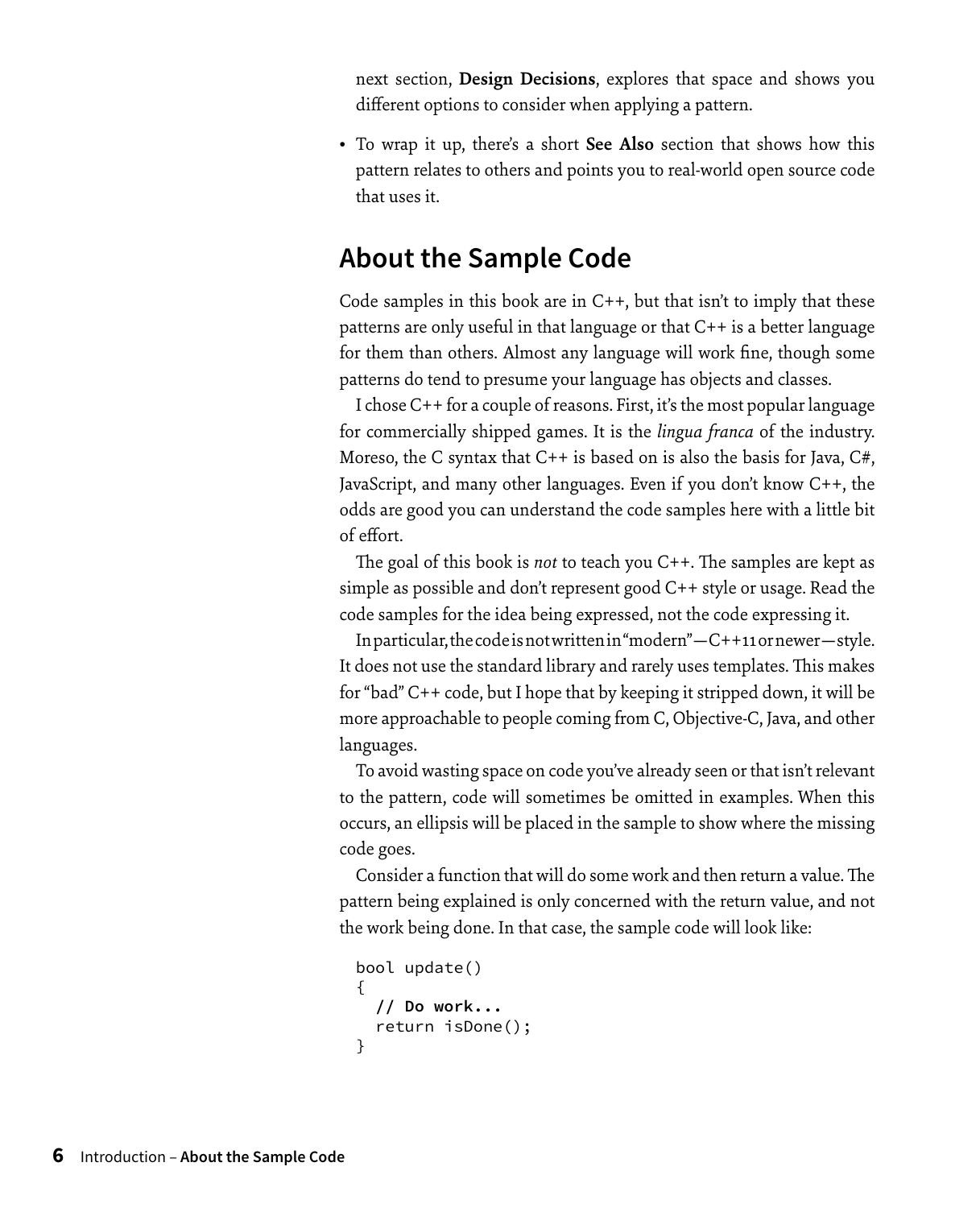#### **Where to Go From Here**

Patterns are a constantly changing and expanding part of software development. This book continues the process started by the Gang of Four of documenting and sharing the software patterns they saw, and that process will continue after the ink dries on these pages.

You are a core part of that process. As you develop your own patterns and refine (or refute!) the patterns in this book, you contribute to the software community. If you have suggestions, corrections, or other feedback about what's in here, please get in touch!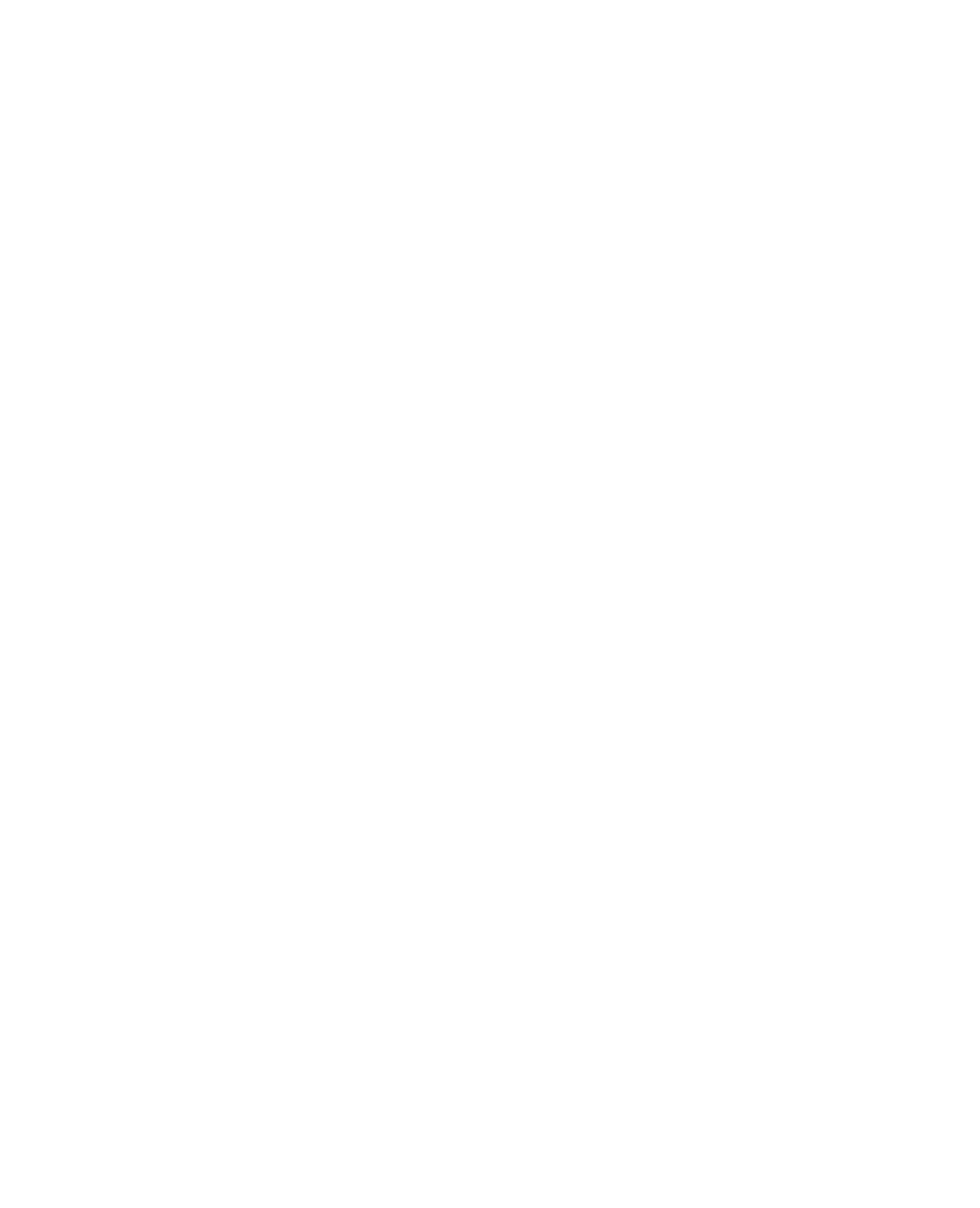# Architecture, Performance, and Games

Before we plunge headfirst into a pile of patterns, I thought it might help to give you some context about how I think about software architecture and how it applies to games. It may help you understand the rest of this book better. If nothing else, when you get dragged into an argument about how terrible (or awesome) design patterns and software architecture are, it will give you some ammo to use.

#### **What is Software Architecture?**

If you read this book cover to cover, you won't come away knowing the linear algebra behind 3D graphics or the calculus behind game physics. It won't show you how to alpha-beta prune your AI's search tree or simulate a room's reverberation in your audio playback.

Instead, this book is about the code *between* all of that. It's less about writing code than it is about *organizing* it. Every program has *some* organization, even if it's just "jam the whole thing into main() and see what happens", so I think it's more interesting to talk about what makes for *good* organization. How do we tell a good architecture from a bad one? Note that I didn't presume which side you're taking in that fight. Like any arms dealer, I have wares for sale to all combatants.

**1**

Wow, this paragraph would make a terrible ad for the book.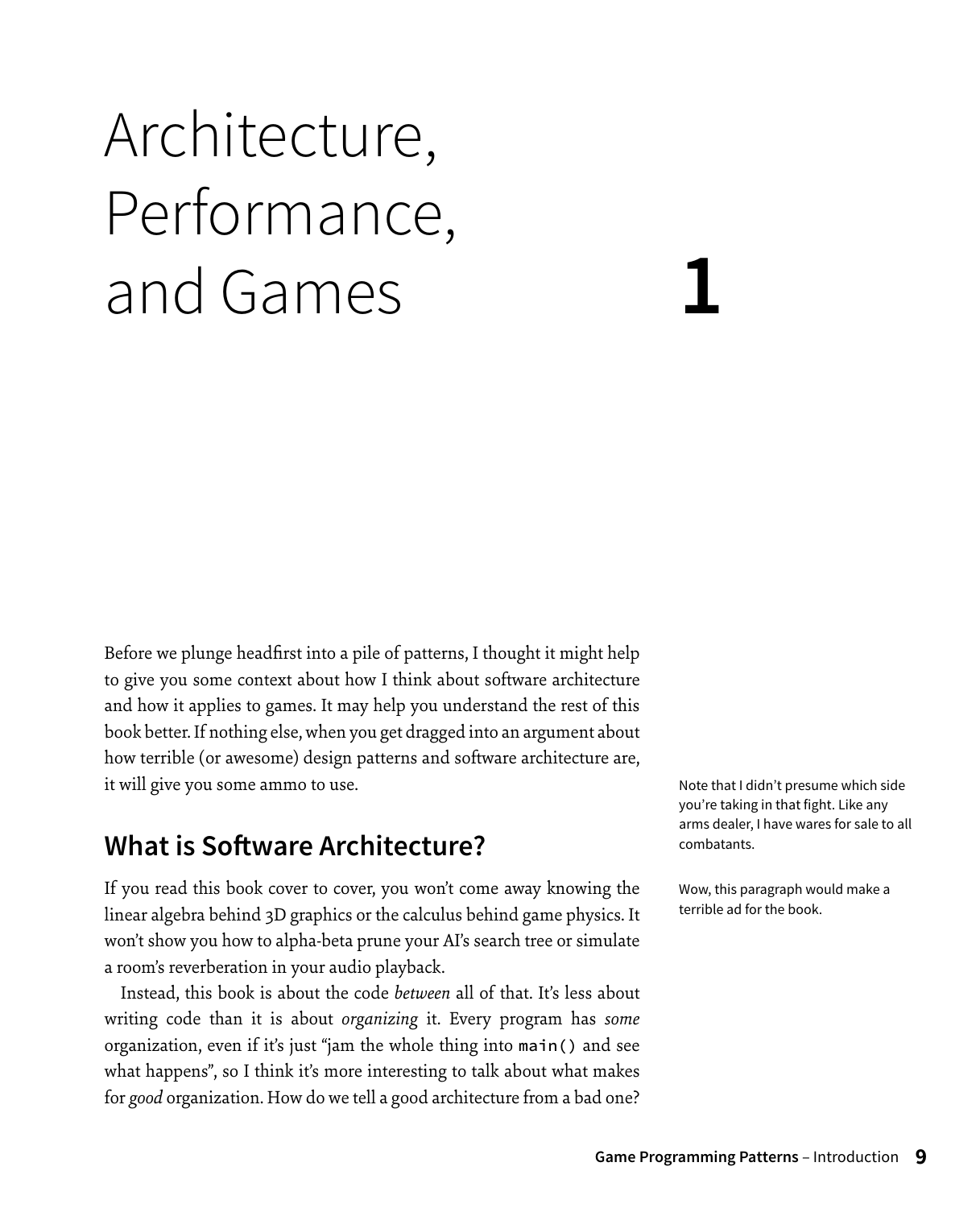Let's admit it, most of us are *responsible* for a few of those.

I've been mulling over this question for about five years. Of course, like you, I have an intuition about good design. We've all suffered through codebases so bad, the best you could hope to do for them is take them out back and put them out of their misery.

A lucky few have had the opposite experience, a chance to work with beautifully designed code. The kind of codebase that feels like a perfectly appointed luxury hotel festooned with concierges waiting eagerly on your every whim. What's the difference between the two?

#### **What is** *good* **software architecture?**

For me, good design means that when I make a change, it's as if the entire program was crafted in anticipation of it. I can solve a task with just a few choice function calls that slot in perfectly, leaving not the slightest ripple on the placid surface of the code.

That sounds pretty, but it's not exactly actionable. "Just write your code so that changes don't disturb its placid surface." Right.

Let me break that down a bit. The first key piece is that *architecture is about change*. Someone has to be modifying the codebase. If no one is touching the code—whether because it's perfect and complete or so wretched no one will sully their text editor with it—its design is irrelevant. The measure of a design is how easily it accommodates changes. With no changes, it's a runner who never leaves the starting line.

#### **How do you make a change?**

Before you can change the code to add a new feature, to fix a bug, or for whatever reason caused you to fire up your editor, you have to understand what the existing code is doing. You don't have to know the whole program, of course, but you need to load all of the relevant pieces of it into your primate brain.

We tend to gloss over this step, but it's often the most time-consuming part of programming. If you think paging some data from disk into RAM is slow, try paging it into a simian cerebrum over a pair of optical nerves.

Once you've got all the right context into your wetware, you think for a bit and figure out your solution. There can be a lot of back and forth here, but often this is relatively straightforward. Once you understand the problem and the parts of the code it touches, the actual coding is sometimes trivial.

You beat your meaty fingers on the keyboard for a while until the right colored lights blink on screen and you're done, right? Not just yet!

It's weird to think that this is literally an OCR process.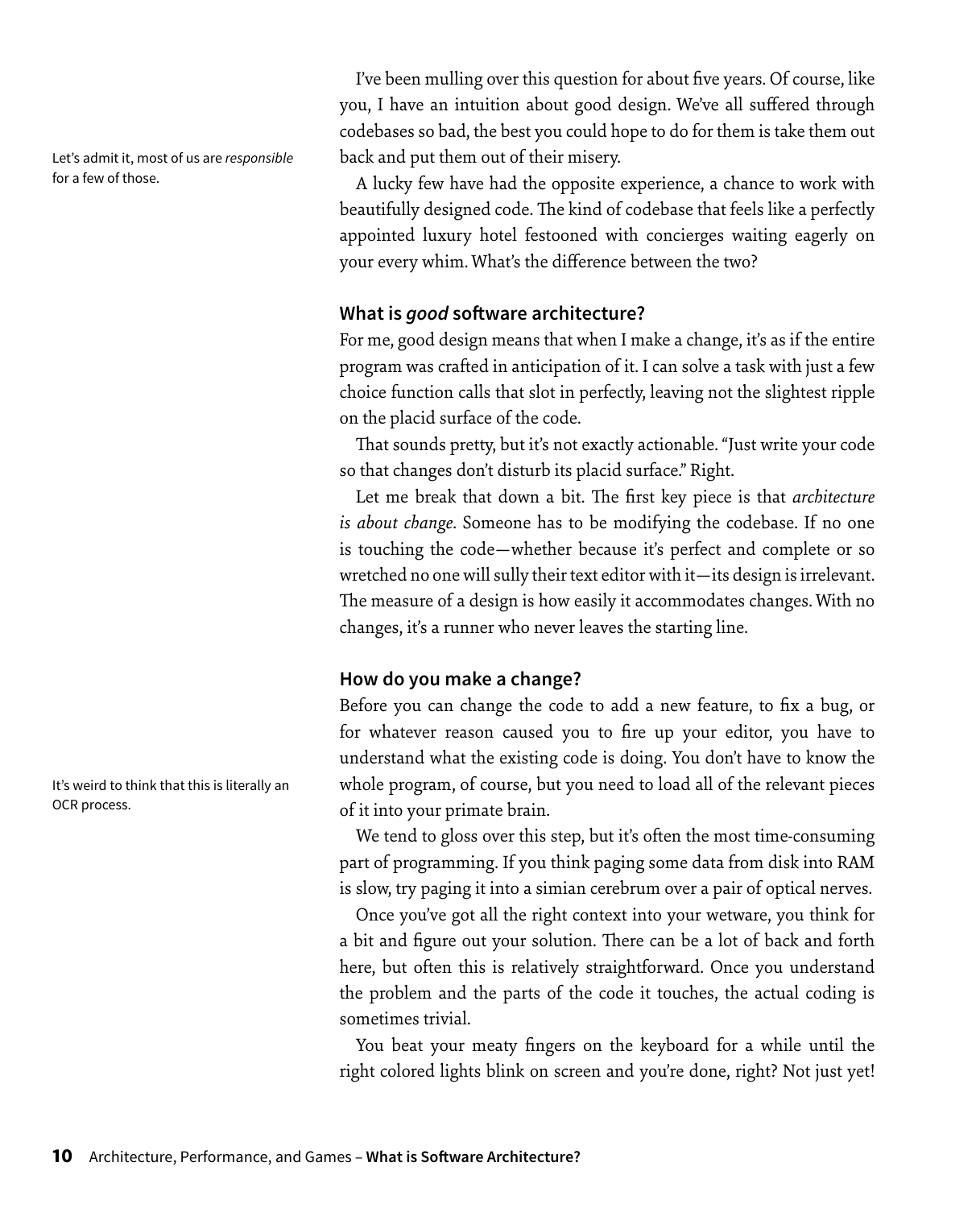Before you write tests and send it off for code review, you often have some cleanup to do.

You jammed a bit more code into your game, but you don't want the next person to come along to trip over the wrinkles you left throughout the source. Unless the change is minor, there's usually a bit of reorganization to do to make your new code integrate seamlessly with the rest of the program. If you do it right, the next person to come along won't be able to tell when any line of code was written.

In short, the flow chart for programming is something like:



*Figure 1.1 – Your workday in a nutshell*

Did I say "tests"? Oh, yes, I did. It's hard to write unit tests for some game code, but a large fraction of the codebase is perfectly testable.

I won't get on a soapbox here, but I'll ask you to consider doing more automated testing if you aren't already. Don't you have better things to do than manually validate stuff over and over again?

The fact that there is no escape from that loop is a little alarming now that I think about it.

#### **How can decoupling help?**

While it isn't obvious, I think much of software architecture is about that learning phase. Loading code into neurons is so painfully slow that it pays to find strategies to reduce the volume of it. This book has an entire section on *decoupling* patterns, and a large chunk of *Design Patterns* is about the same idea.

You can define "decoupling" a bunch of ways, but I think if two pieces of code are coupled, it means you can't understand one without understanding the other. If you *de-*couple them, you can reason about either side independently. That's great because if only one of those pieces is relevant to your problem, you just need to load *it* into your monkey brain and not the other half too.

To me, this is a key goal of software architecture: **minimize the amount of knowledge you need to have in-cranium before you can make progress.**

The later stages come into play too, of course. Another definition of decoupling is that a *change* to one piece of code doesn't necessitate a change to another. We obviously need to change *something*, but the less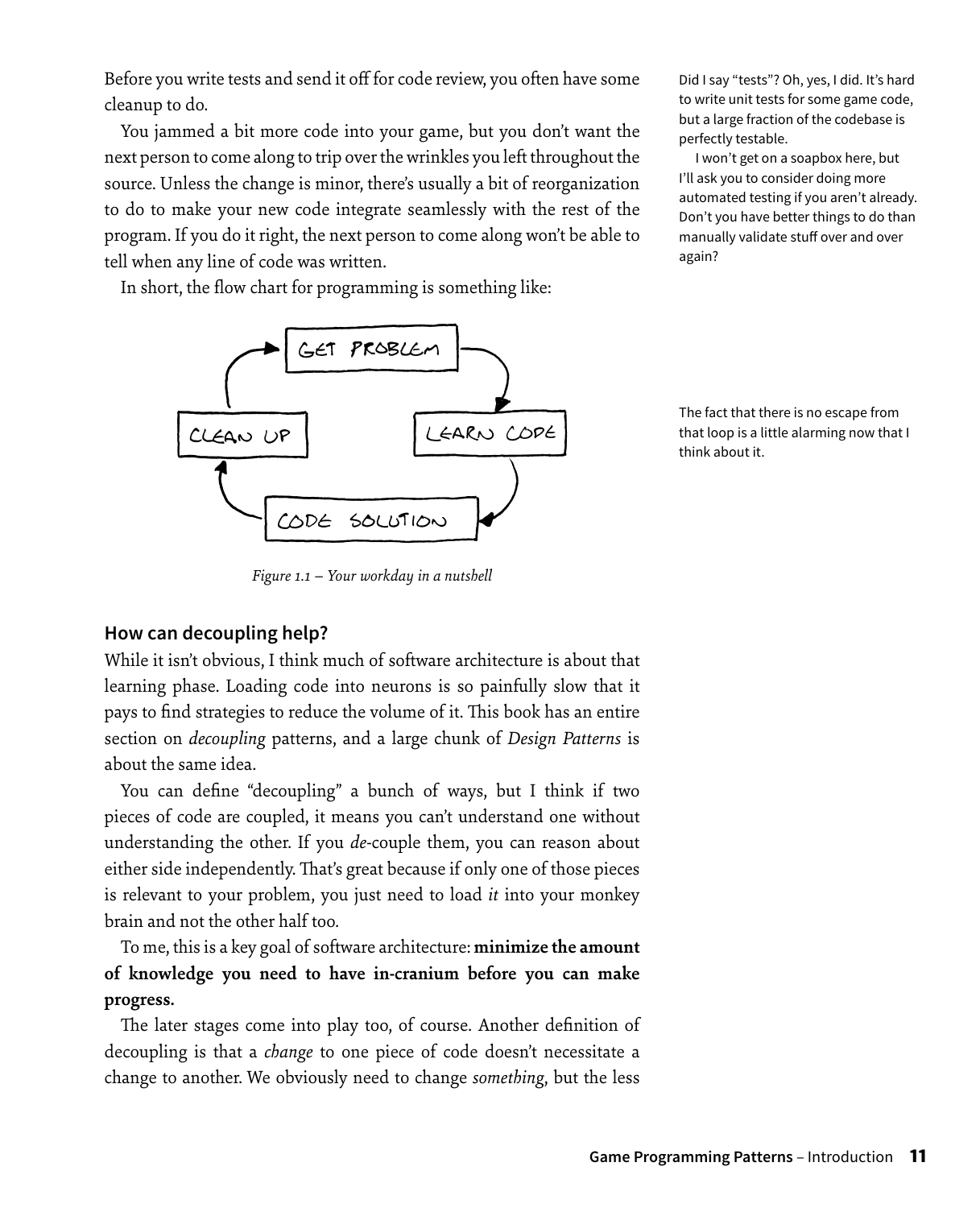coupling we have, the less that change ripples throughout the rest of the game.

#### **At What Cost?**

This sounds great, right? Decouple everything and you'll be able to code like the wind. Each change will mean touching only one or two select methods, and you can dance across the surface of the codebase leaving nary a shadow.

This feeling is exactly why people get excited about abstraction, modularity, design patterns, and software architecture. A well-architected program really is a joyful experience to work in, and everyone loves being more productive. Good architecture makes a *huge* difference in productivity. It's hard to overstate how profound an effect it can have.

But, like all things in life, it doesn't come free. Good architecture takes real effort and discipline. Every time you make a change or implement a feature, you have to work hard to integrate it gracefully into the rest of the program. You have to take great care to both organize the code well and *keep* it organized throughout the thousands of little changes that make up a development cycle.

You have to think about which parts of the program should be decoupled and introduce abstractions at those points. Likewise, you have to determine where extensibility should be engineered in so future changes are easier to make.

People get really excited about this. They envision future developers (or just their future self) stepping into the codebase and finding it openended, powerful, and just beckoning to be extended. They imagine The One Game Engine To Rule Them All.

But this is where it starts to get tricky. Whenever you add a layer of abstraction or a place where extensibility is supported, you're *speculating* that you will need that flexibility later. You're adding code and complexity to your game that takes time to develop, debug, and maintain.

That effort pays off if you guess right and end up touching that code later. But predicting the future is *hard*, and when that modularity doesn't end up being helpful, it quickly becomes actively harmful. After all, it is more code you have to deal with.

When people get overzealous about this, you get a codebase whose architecture has spiraled out of control. You've got interfaces and abstractions everywhere. Plug-in systems, abstract base classes, virtual methods galore, and all sorts of extension points.

The second half of this—maintaining your design—deserves special attention. I've seen many programs start out beautifully and then die a death of a thousand cuts as programmers add "just one tiny little hack" over and over again.

Like gardening, it's not enough to put in new plants. You must also weed and prune.

Some folks coined the term

"YAGNI"—You aren't gonna need it—as a mantra to use to fight this urge to speculate about what your future self may want.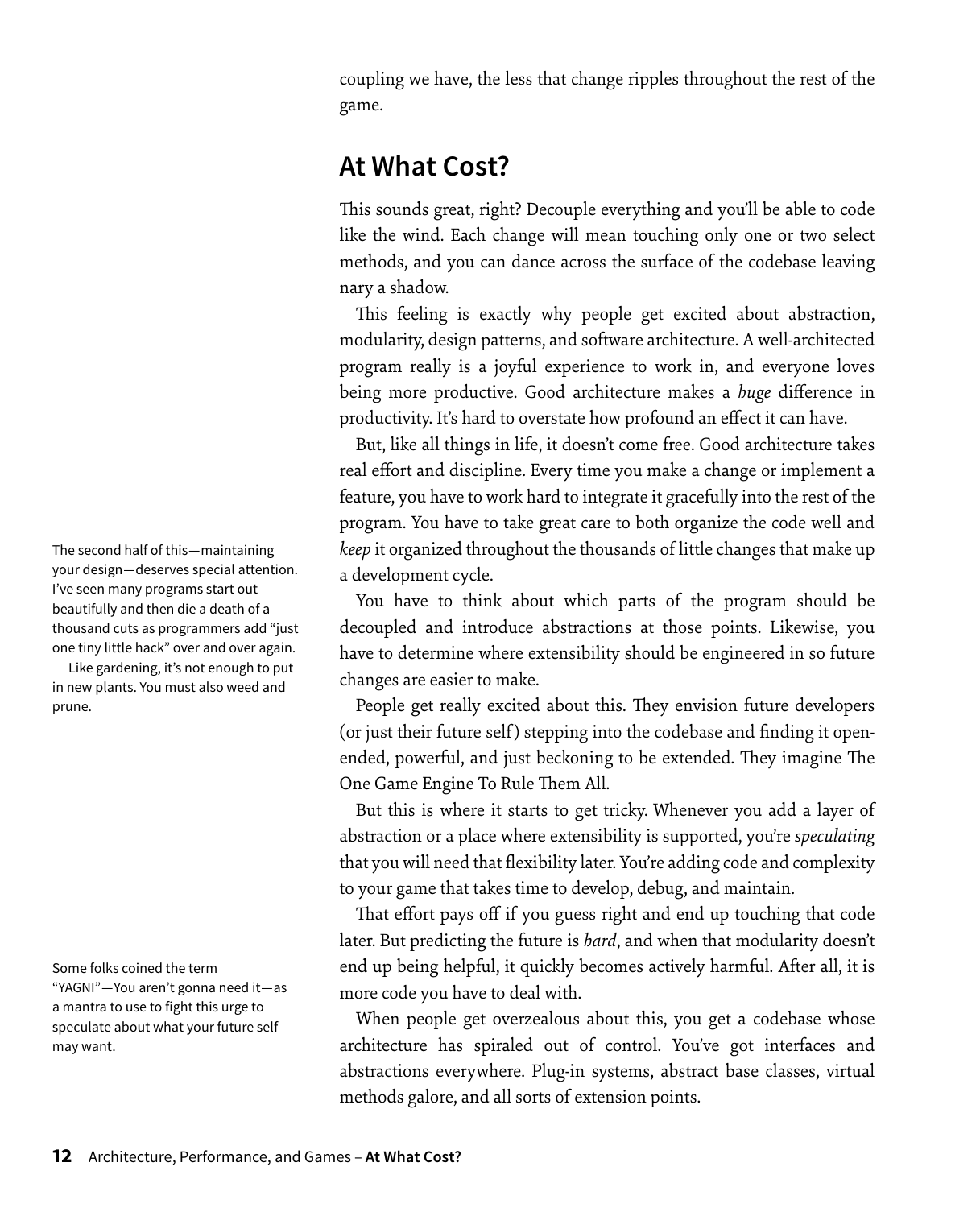It takes you forever to trace through all of that scaffolding to find some real code that does something. When you need to make a change, sure, there's probably an interface there to help, but good luck finding it. In theory, all of this decoupling means you have less code to understand before you can extend it, but the layers of abstraction themselves end up filling your mental scratch disk.

Codebases like this are what turn people *against* software architecture, and design patterns in particular. It's easy to get so wrapped up in the code itself that you lose sight of the fact that you're trying to ship a *game*. The siren song of extensibility sucks in countless developers who spend years working on an "engine" without ever figuring out what it's an engine *for*.

#### **Performance and Speed**

There's another critique of software architecture and abstraction that you hear sometimes, especially in game development: that it hurts your game's performance. Many patterns that make your code more flexible rely on virtual dispatch, interfaces, pointers, messages, and other mechanisms that all have at least some runtime cost.

There's a reason for this. A lot of software architecture is about making your program more flexible. It's about making it take less effort to change it. That means encoding fewer assumptions in the program. You use interfaces so that your code works with *any* class that implements it instead of just the one that does today. You use observers (p. 43) and messaging (p. 233) to let two parts of the game talk to each other so that tomorrow, it can easily be three or four.

But performance is all about assumptions. The practice of optimization thrives on concrete limitations. Can we safely assume we'll never have more than 256 enemies? Great, we can pack an ID into a single byte. Will we only call a method on one concrete type here? Good, we can statically dispatch or inline it. Are all of the entities going to be the same class? Great, we can make a nice contiguous array (p. 269) of them.

This doesn't mean flexibility is bad, though! It lets us change our game quickly, and *development* speed is absolutely vital for getting to a fun experience. No one, not even Will Wright, can come up with a balanced game design on paper. It demands iteration and experimentation.

The faster you can try out ideas and see how they feel, the more you can try and the more likely you are to find something great. Even after you've One interesting counter-example is templates in C++. Template metaprogramming can sometimes give you the abstraction of interfaces without any penalty at runtime.

There's a spectrum of flexibility here. When you write code to call a concrete method in some class, you're fixing that class at *author* time—you've hard-coded which class you call into. When you go through a virtual method or interface, the class that gets called isn't known until *runtime*. That's much more flexible but implies some runtime overhead.

Template metaprogramming is somewhere between the two. There, you make the decision of which class to call at *compile time* when the template is instantiated.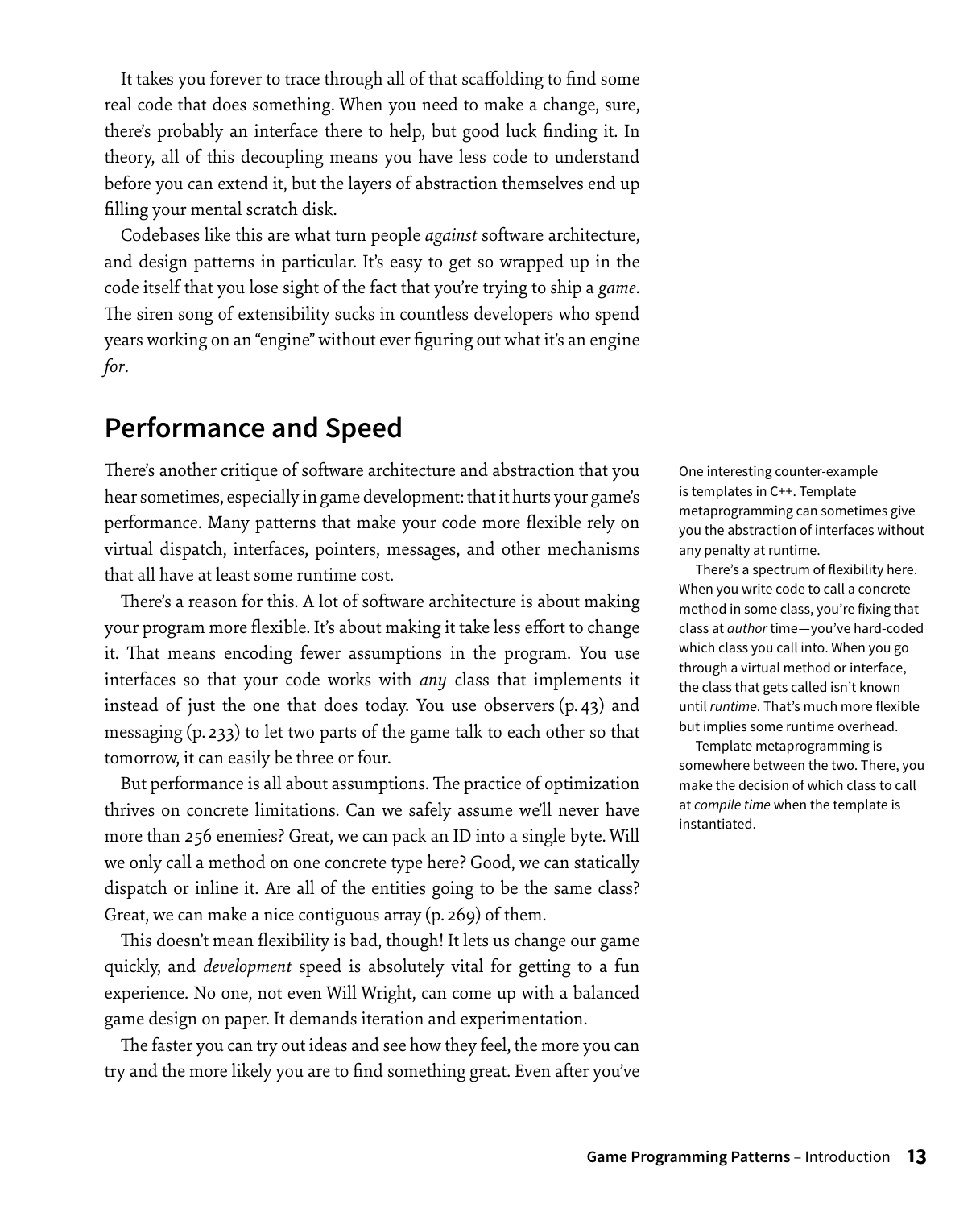found the right mechanics, you need plenty of time for tuning. A tiny imbalance can wreck the fun of a game.

There's no easy answer here. Making your program more flexible so you can prototype faster will have some performance cost. Likewise, optimizing your code will make it less flexible.

My experience, though, is that it's easier to make a fun game fast than it is to make a fast game fun. One compromise is to keep the code flexible until the design settles down and then tear out some of the abstraction later to improve your performance.

#### **The Good in Bad Code**

That brings me to the next point which is that there's a time and place for different styles of coding. Much of this book is about making maintainable, clean code, so my allegiance is pretty clearly to doing things the "right" way, but there's value in slapdash code too.

Writing well-architected code takes careful thought, and that translates to time. Moreso, *maintaining* a good architecture over the life of a project takes a lot of effort. You have to treat your codebase like a good camper does their campsite: always try to leave it a little better than you found it.

This is good when you're going to be living in and working on that code for a long time. But, like I mentioned earlier, game design requires a lot of experimentation and exploration. Especially early on, it's common to write code that you *know* you'll throw away.

If you just want to find out if some gameplay idea plays right at all, architecting it beautifully means burning more time before you actually get it on screen and get some feedback. If it ends up not working, that time spent making the code elegant goes to waste when you delete it.

Prototyping—slapping together code that's just barely functional enough to answer a design question—is a perfectly legitimate programming practice. There is a very large caveat, though. If you write throwaway code, you *must* ensure you're able to throw it away. I've seen bad managers play this game time and time again: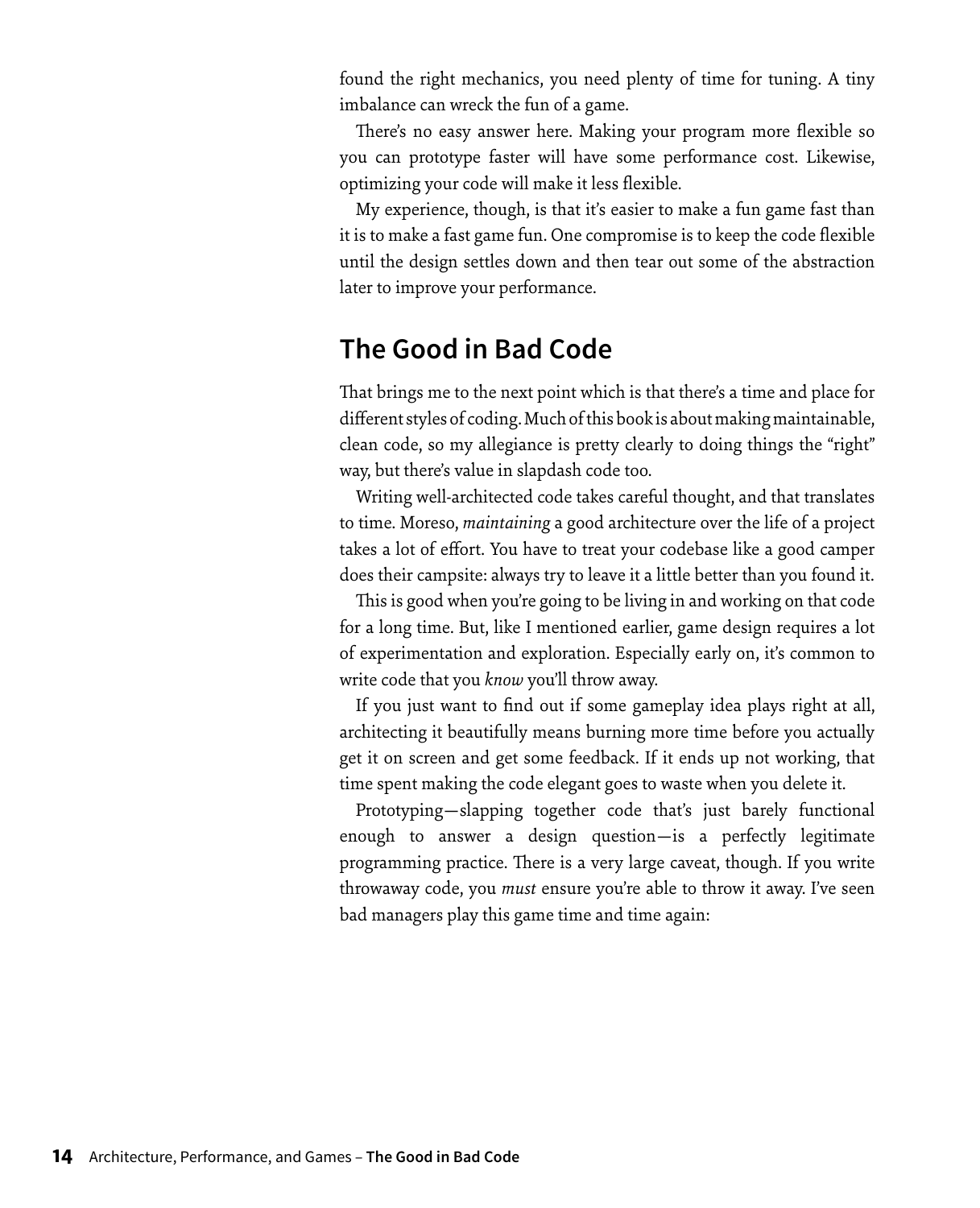- *Boss: "Hey, we've got this idea that we want to try out. Just a prototype, so don't feel you need to do it right. How quickly can you slap something together?"*
- *Dev: "Well, if I cut lots of corners, don't test it, don't document it, and it has tons of bugs, I can give you some temp code in a few days."*

*Boss: "Great!"*

*A few days pass…*

*Boss: "Hey, that prototype is great. Can you just spend a few hours cleaning it up a bit now and we'll call it the real thing?"*

You need to make sure the people using the throwaway code understand that even though it kind of looks like it works, it *cannot* be maintained and *must* be rewritten. If there's a *chance* you'll end up having to keep it around, you may have to defensively write it well.

#### **Striking a Balance**

We have a few forces in play:

- We want nice architecture so the code is easier to understand over the lifetime of the project.
- We want fast runtime performance.
- We want to get today's features done quickly.

These goals are at least partially in opposition. Good architecture improves productivity over the long term, but maintaining it means every change requires a little more effort to keep things clean.

The implementation that's quickest to write is rarely the quickest to *run*. Instead, optimization takes significant engineering time. Once it's done, it tends to calcify the codebase: highly optimized code is inflexible and very difficult to change.

There's always pressure to get today's work done today and worry about everything else tomorrow. But if we cram in features as quickly as we can, our codebase will become a mess of hacks, bugs, and inconsistencies that saps our future productivity.

There's no simple answer here, just trade-offs. From the email I get, this disheartens a lot of people. Especially for novices who just want to make

One trick to ensuring your prototype code isn't obliged to become real code is to write it in a language different from the one your game uses. That way, you have to rewrite it before it can end up in your actual game.

I think it's interesting that these are all about some kind of speed: our longterm development speed, the game's execution speed, and our short-term development speed.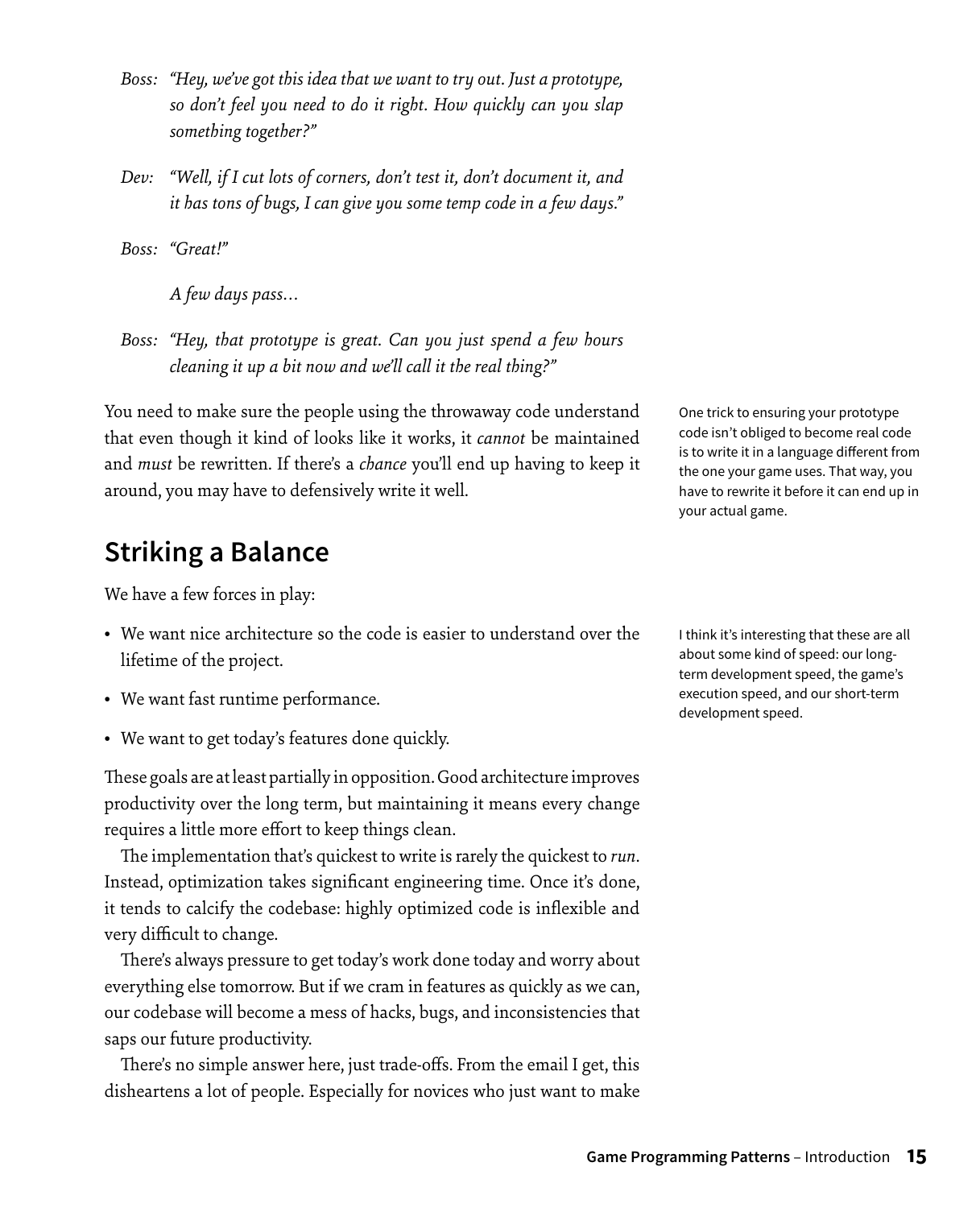a game, it's intimidating to hear, "There is no right answer, just different flavors of wrong."

But, to me, this is exciting! Look at any field that people dedicate careers to mastering, and in the center you will always find a set of intertwined constraints. After all, if there was an easy answer, everyone would just do that. A field you can master in a week is ultimately boring. You don't hear of someone's distinguished career in ditch digging.

To me, this has much in common with games themselves. A game like chess can never be mastered because all of the pieces are so perfectly balanced against one another. This means you can spend your life exploring the vast space of viable strategies. A poorly designed game collapses to the one winning tactic played over and over until you get bored and quit.

### **Simplicity**

Lately, I feel like if there is any method that eases these constraints, it's *simplicity*. In my code today, I try very hard to write the cleanest, most direct solution to the problem. The kind of code where after you read it, you understand exactly what it does and can't imagine any other possible solution.

I aim to get the data structures and algorithms right (in about that order) and then go from there. I find if I can keep things simple, there's less code overall. That means less code to load into my head in order to change it. It often runs fast because there's simply not as much overhead and not much code to execute. (This certainly isn't always the case though. You can pack a lot of looping and recursion in a tiny amount of code.)

However, note that I'm not saying simple code takes less time to *write*. You'd think it would since you end up with less total code, but a good solution isn't an accretion of code, it's a *distillation* of it.

We're rarely presented with an elegant problem. Instead, it's a pile of use cases. You want the X to do Y when Z, but W when A, and so on. In other words, a long list of different example behaviors. The solution that takes the least mental effort is to just code up those use cases one at a time. If you look at novice programmers, that's what they often do: they churn out reams of conditional logic for each case that popped into their head.

But there's nothing elegant in that, and code in that style tends to fall over when presented with input even slightly different than the examples the coder considered. When we think of elegant solutions, what we often

Maybe you do; I didn't research that analogy. For all I know, there could be avid ditch digging hobbyists, ditch digging conventions, and a whole subculture around it. Who am I to judge?

Blaise Pascal famously ended a letter with, "I would have written a shorter letter, but I did not have the time."

Another choice quote comes from Antoine de Saint-Exupery: "Perfection is achieved, not when there is nothing more to add, but when there is nothing left to take away."

Closer to home, I'll note that every time I revise a chapter in this book, it gets shorter. Some chapters are tightened by 20% by the time they're done.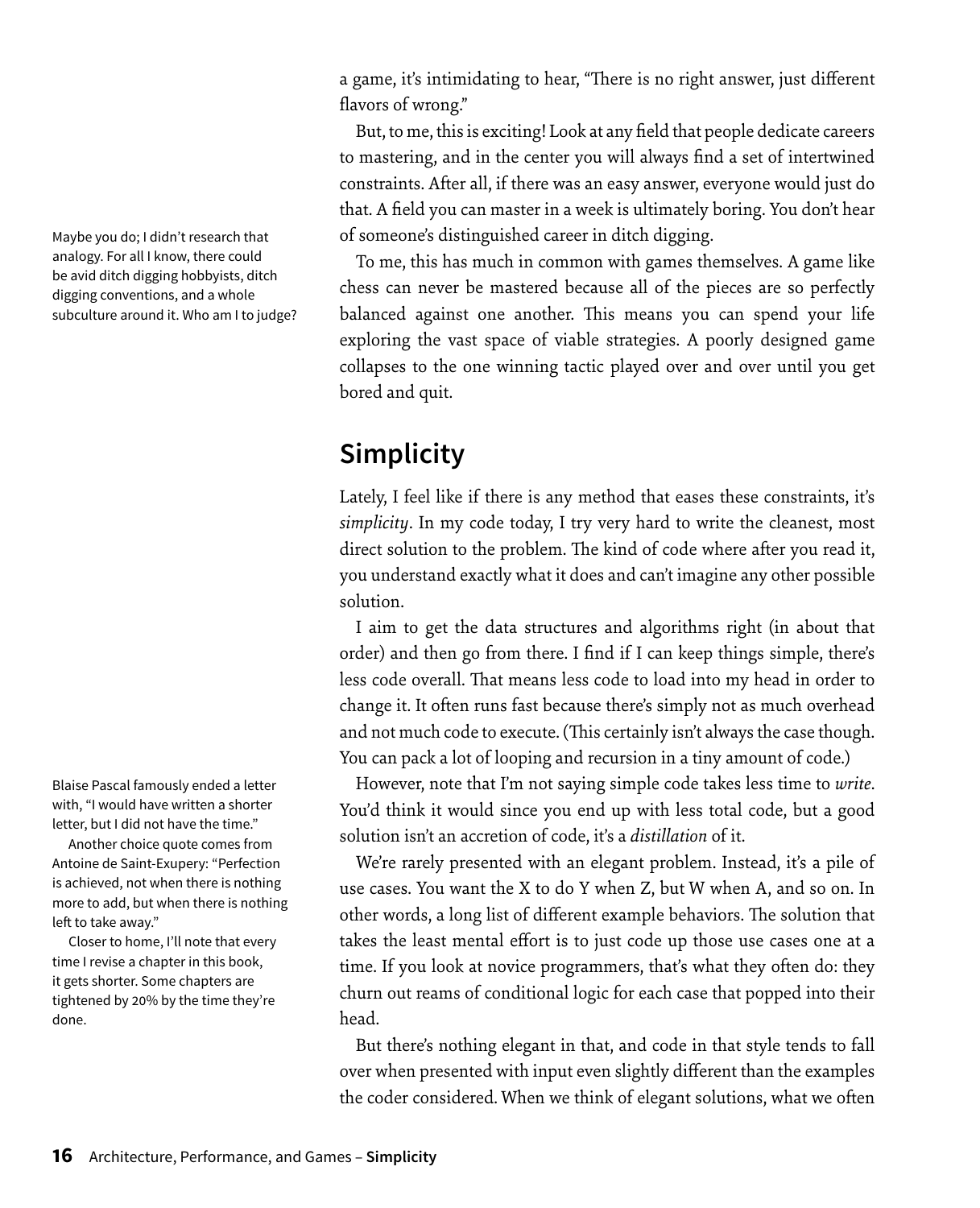have in mind is a *general* one: a small bit of logic that still correctly covers a large space of use cases.

Finding that is a bit like pattern matching or solving a puzzle. It takes effort to see through the scattering of example use cases to find the hidden order underlying them all. It's a great feeling when you pull it off.

### **Get On With It, Already**

Almost everyone skips the introductory chapters, so I congratulate you on making it this far. I don't have much in return for your patience, but I'll offer up a few bits of advice that I hope may be useful to you:

- Abstraction and decoupling make evolving your program faster and easier, but don't waste time doing them unless you're confident the code in question needs that flexibility.
- Think about and design for performance throughout your development cycle, but put off the low-level, nitty-gritty optimizations that lock assumptions into your code until as late as possible.
- Move quickly to explore your game's design space, but don't go so fast that you leave a mess behind you. You'll have to live with it, after all.
- If you are going to ditch code, don't waste time making it pretty. Rock stars trash hotel rooms because they know they're going to check out the next day.
- But, most of all, **if you want to make something fun, have fun making it.**

Trust me, two months before shipping is *not* when you want to start worrying about that nagging little "game only runs at 1 FPS" problem.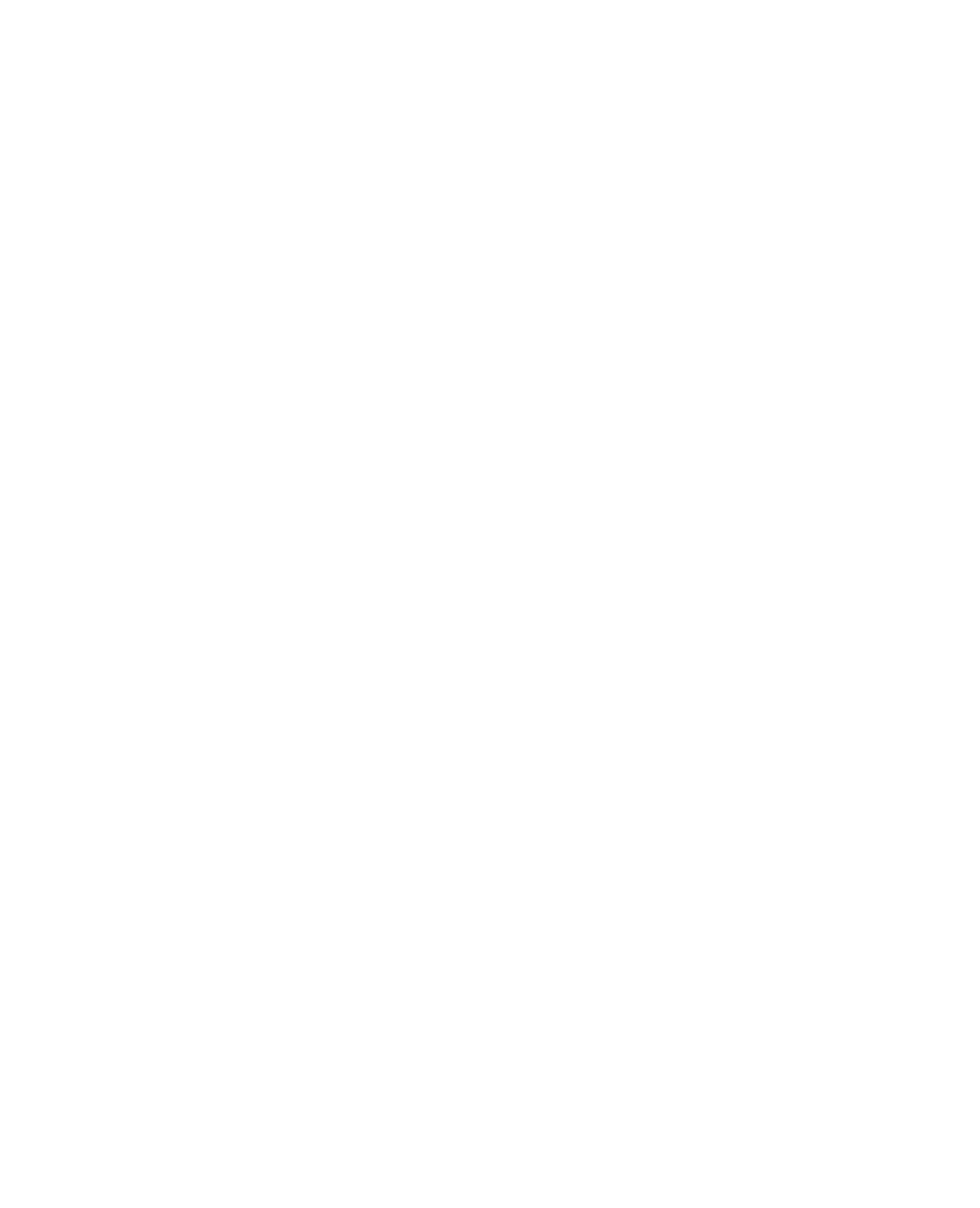# Design Patterns Revisited

**II.**

*Chapter 2: Command Chapter 3: Flyweight Chapter 4: Observer Chapter 5: Prototype Chapter 6: Singleton Chapter 7: State*

*Design Patterns: Elements of Reusable Object-Oriented Software* is nearly twenty years old by my watch. Unless you're looking over my shoulder, there's a good chance *Design Patterns* will be old enough to drink by the time you read this. For an industry as quickly moving as software, that's practically ancient. The enduring popularity of the book says something about how timeless design is compared to many frameworks and methodologies.

While I think *Design Patterns* is still relevant, we've learned a lot in the past couple of decades. In this section, we'll walk through a handful of the original patterns the Gang of Four documented. For each pattern, I hope to have something useful or interesting to say.

I think some patterns are overused (Singleton (p. 73)), while others are underappreciated (Command (p. 21)). A couple are here because I want to explore their relevance to games (Flyweight (p. 33) and Observer (p. 43)). Finally, sometimes I just think it's fun to see how patterns are enmeshed in the larger field of programming (Prototype (p. 59) and State (p. 87)).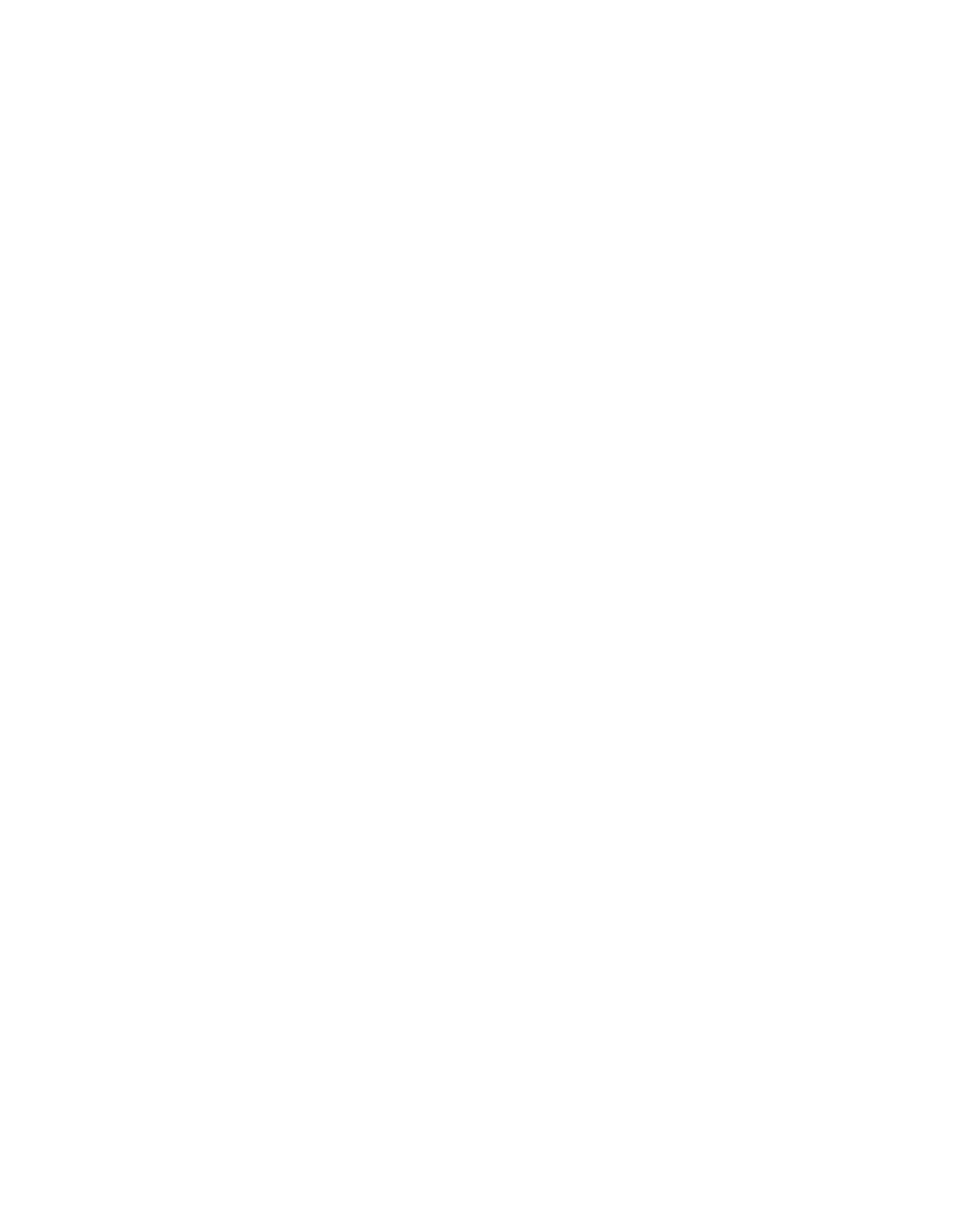### Command **2**

*"Encapsulate a request as an object, thereby letting users parameterize clients with different requests, queue or log requests, and support undoable operations."*

Command is one of my favorite patterns. Most large programs I write, games or otherwise, end up using it somewhere. When I've used it in the right place, it's neatly untangled some really gnarly code. For such a swell pattern, the Gang of Four has a predictably abstruse description. Look at it up there.

I think we can all agree that that's a terrible sentence. First of all, it mangles whatever metaphor it's trying to establish. Outside of the weird world of software where words can mean anything, a "client" is a *person*—someone you do business with. Last I checked, human beings can't be "parameterized".

Then, the rest of that sentence is just a list of stuff you could maybe possibly use the pattern for. Not very illuminating unless your use case happens to be in that list. *My* pithy tagline for the Command pattern is:

#### **A command is a reified method call.**

Of course, "pithy" often means "impenetrably terse", so this may not be much of an improvement. Let me unpack that a bit. "Reify", in case you've "Reify" comes from the Latin "res", for "thing", with the English suffix "–fy". So it basically means "thingify", which, honestly, would be a more fun word to use.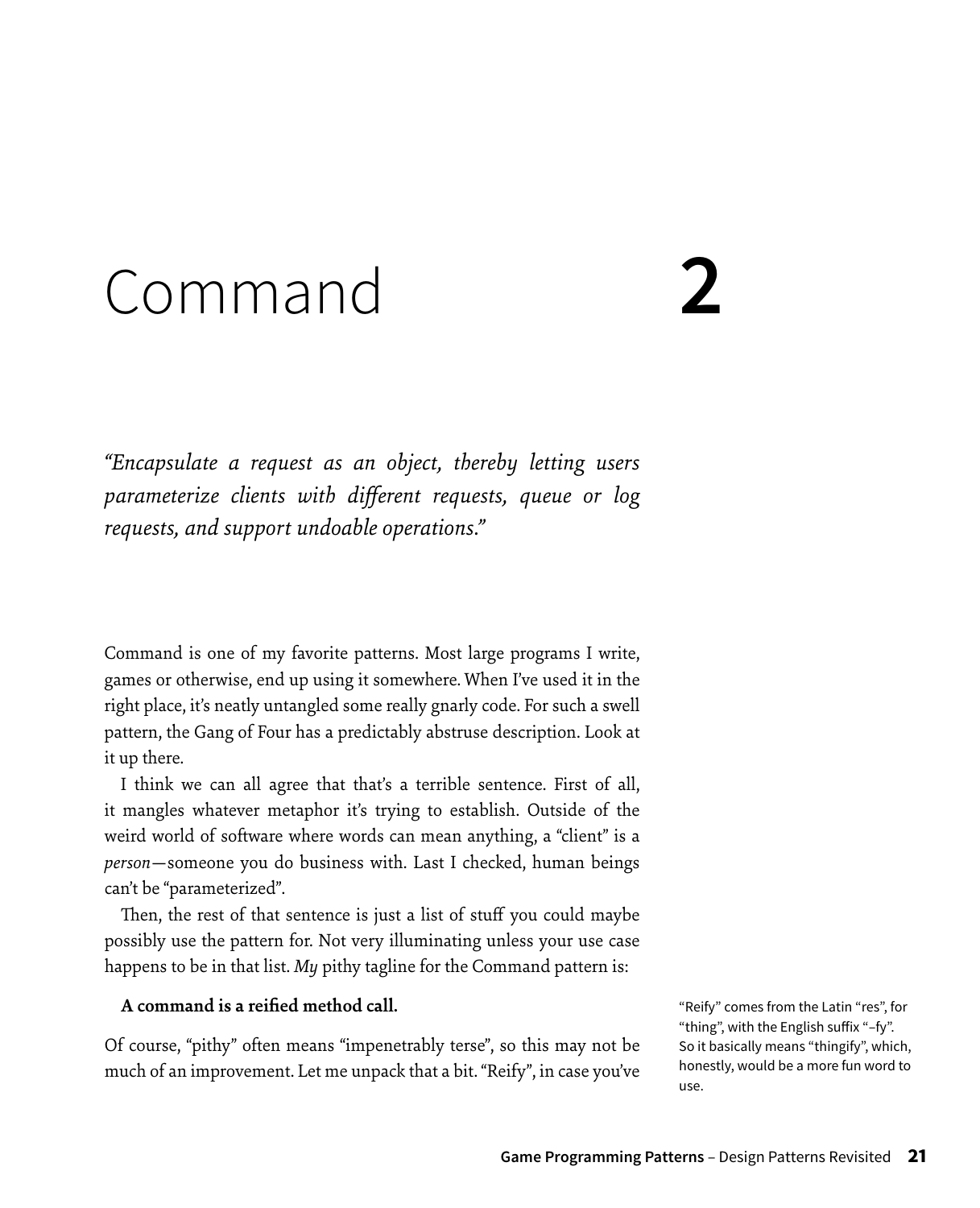*Reflection systems* in some languages let you work with the types in your program imperatively at runtime. You can get an object that represents the class of some other object, and you can play with that to see what the type can do. In other words, reflection is a *reified type system*.

never heard it, means "make real". Another term for reifying is making something "first-class".

Both terms mean taking some *concept* and turning it into a piece of *data*—an object—that you can stick in a variable, pass to a function, etc. So by saying the Command pattern is a "reified method call", what I mean is that it's a method call wrapped in an object.

That sounds a lot like a "callback", "first-class function", "function pointer", "closure", or "partially applied function" depending on which language you're coming from, and indeed those are all in the same ballpark. The Gang of Four later says: "Commands are an object-oriented replacement for callbacks."

That would be a better slugline for the pattern than the one they chose. But all of this is abstract and nebulous. I like to start chapters with something concrete, and I blew that. To make up for it, from here on out it's all examples where commands are a brilliant fit.

### **Configuring Input**

Somewhere in every game is a chunk of code that reads in raw user input — button presses, keyboard events, mouse clicks, whatever. It takes each input and translates it to a meaningful action in the game:



*Figure 2.1 – Buttons mapped to game actions*

A dead simple implementation looks like:

```
void InputHandler::handleInput()
{
   if (isPressed(BUTTON_X)) jump();
   else if (isPressed(BUTTON_Y)) fireGun();
   else if (isPressed(BUTTON_A)) swapWeapon();
   else if (isPressed(BUTTON_B)) lurchIneffectively();
}
```
Pro tip: Don't press B very often.

**22** Command – **Configuring Input**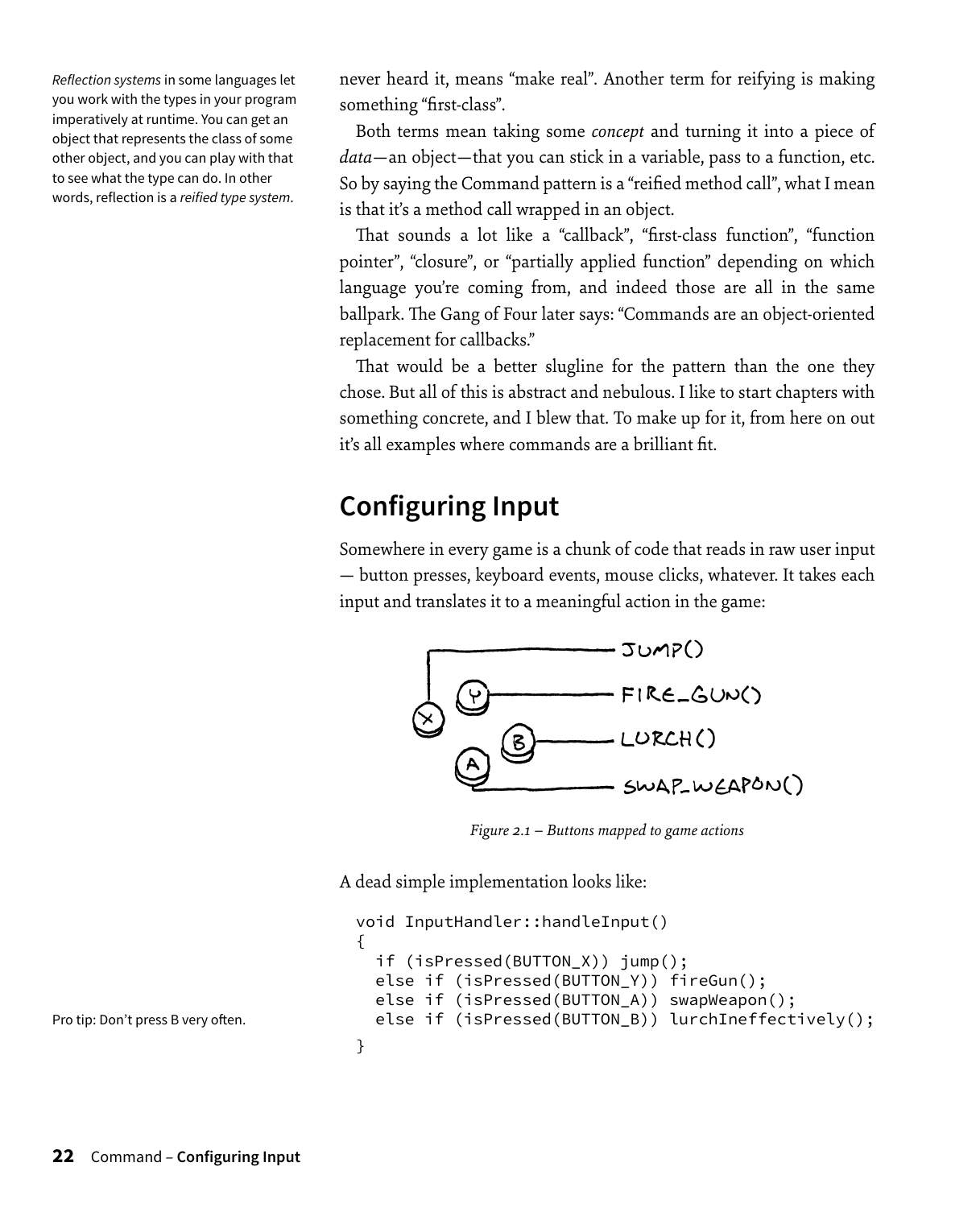This function typically gets called once per frame by the game loop (p.123), and I'm sure you can figure out what it does. This code works if we're willing to hard-wire user inputs to game actions, but many games let the user *configure* how their buttons are mapped.

To support that, we need to turn those direct calls to jump() and fireGun() into something that we can swap out. "Swapping out" sounds a lot like assigning a variable, so we need an *object* that we can use to represent a game action. Enter: the Command pattern.

We define a base class that represents a triggerable game command:

```
class Command
{
public:
  virtual ~Command() {}
  virtual void execute() = 0;
};
```
Then we create subclasses for each of the different game actions:

```
class JumpCommand : public Command
{
public:
  virtual void execute() { jump(); }
};
class FireCommand : public Command
{
public:
   virtual void execute() { fireGun(); }
};
// You get the idea...
```
In our input handler, we store a pointer to a command for each button:

```
class InputHandler
{
public:
   void handleInput();
   // Methods to bind commands...
private:
   Command* buttonX_;
   Command* buttonY_;
   Command* buttonA_;
   Command* buttonB_;
};
```
Now the input handling just delegates to those:

When you have an interface with a single method that doesn't return anything, there's a good chance it's the Command pattern.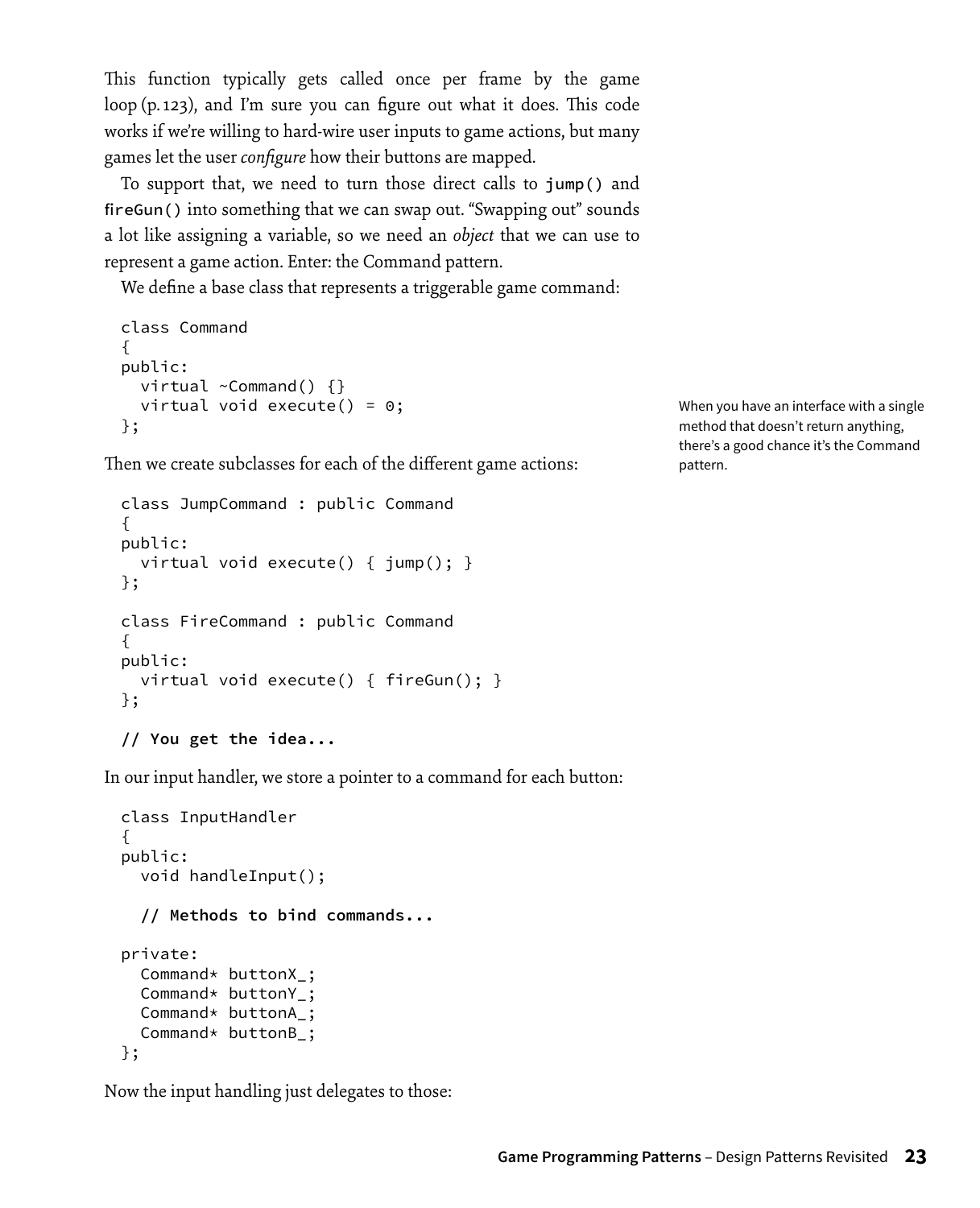Notice how we don't check for NULL here? This assumes each button will have *some* command wired up to it.

If we want to support buttons that do nothing without having to explicitly check for NULL, we can define a command class whose execute() method does nothing. Then, instead of setting a button handler to NULL, we point it to that object. This is a pattern called "Null Object."

```
void InputHandler::handleInput()
{
  if (isPressed(BUTTON X)) buttonX ->execute();
   else if (isPressed(BUTTON_Y)) buttonY_->execute();
   else if (isPressed(BUTTON_A)) buttonA_->execute();
   else if (isPressed(BUTTON_B)) buttonB_->execute();
}
```
Where each input used to directly call a function, now there's a layer of indirection.



*Figure 2.2 – Buttons mapped to assignable commands*

This is the Command pattern in a nutshell. If you can see the merit of it already, consider the rest of this chapter a bonus.

#### **Directions for Actors**

The command classes we just defined work for the previous example, but they're pretty limited. The problem is that they assume there are these top-level jump(), fireGun(), etc. functions that implicitly know how to find the player's avatar and make him dance like the puppet he is.

That assumed coupling limits the usefulness of those commands. The *only* thing the JumpCommand can make jump is the player. Let's loosen that restriction. Instead of calling functions that find the commanded object themselves, we'll *pass in* the object that we want to order around:

```
class Command
{
public:
   virtual ~Command() {}
   virtual void execute(GameActor& actor) = 0;
};
```
Here, GameActor is our "game object" class that represents a character in the game world. We pass it in to execute() so that the derived command can invoke methods on an actor of our choice, like so: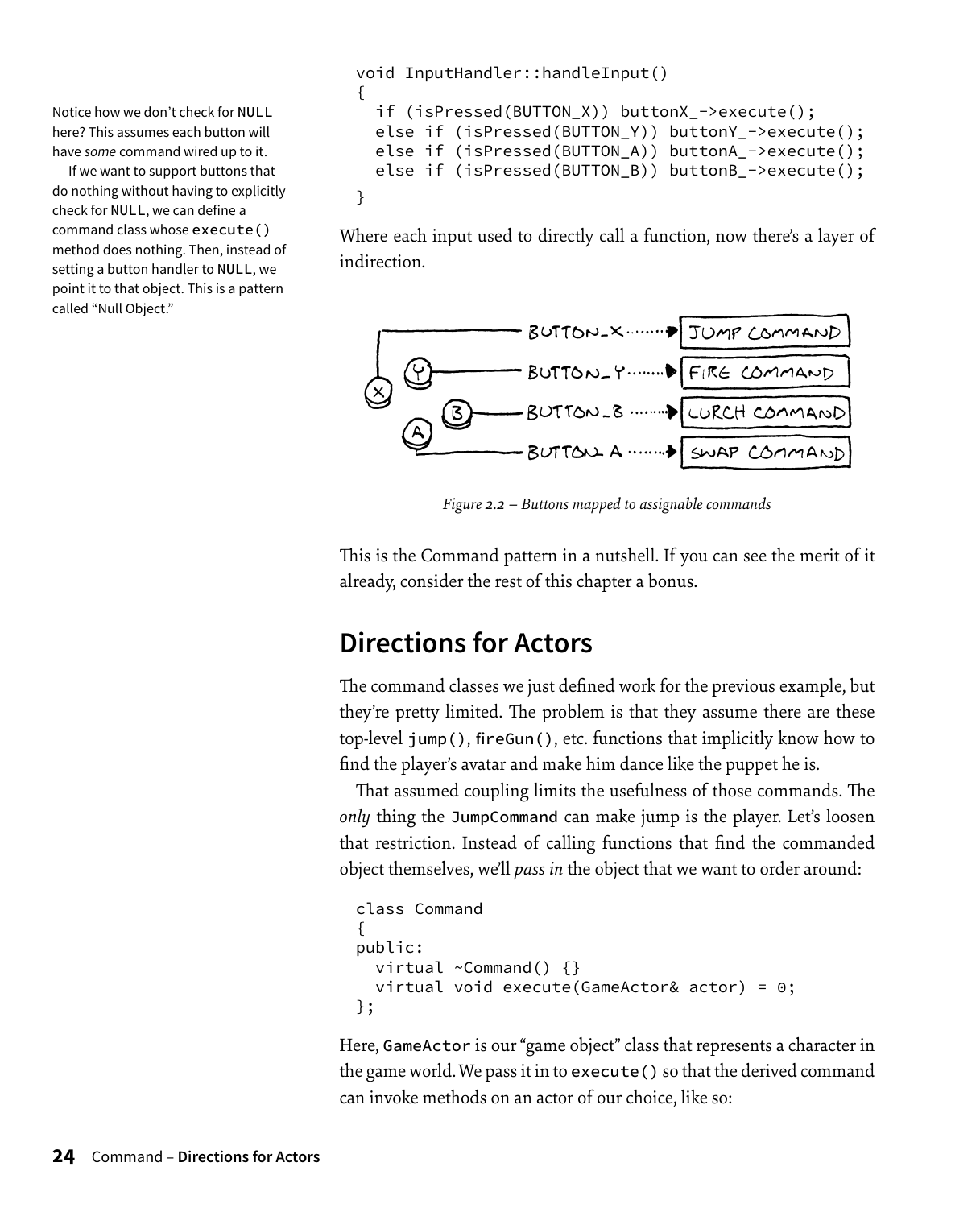```
class JumpCommand : public Command
{
public:
   virtual void execute(GameActor& actor)
 {
     actor.jump();
   }
};
```
Now, we can use this one class to make any character in the game hop around. We're just missing a piece between the input handler and the command that takes the command and invokes it on the right object. First, we change handleInput() so that it *returns* commands:

```
Command* InputHandler::handleInput()
{
   if (isPressed(BUTTON_X)) return buttonX_;
   if (isPressed(BUTTON_Y)) return buttonY_;
   if (isPressed(BUTTON_A)) return buttonA_;
   if (isPressed(BUTTON_B)) return buttonB_;
   // Nothing pressed, so do nothing.
  return NULL;
}
```
It can't execute the command immediately since it doesn't know what actor to pass in. Here's where we take advantage of the fact that the command is a reified call—we can *delay* when the call is executed.

Then, we need some code that takes that command and runs it on the actor representing the player. Something like:

```
Command* command = inputHandler.handleInput();
if (command)
{
   command->execute(actor);
}
```
Assuming actor is a reference to the player's character, this correctly drives him based on the user's input, so we're back to the same behavior we had in the first example. But adding a layer of indirection between the command and the actor that performs it has given us a neat little ability: *we can let the player control any actor in the game now by changing the actor we execute the commands on.*

In practice, that's not a common feature, but there is a similar use case that *does* pop up frequently. So far, we've only considered the player-driven character, but what about all of the other actors in the world? Those are driven by the game's AI. We can use this same command pattern as the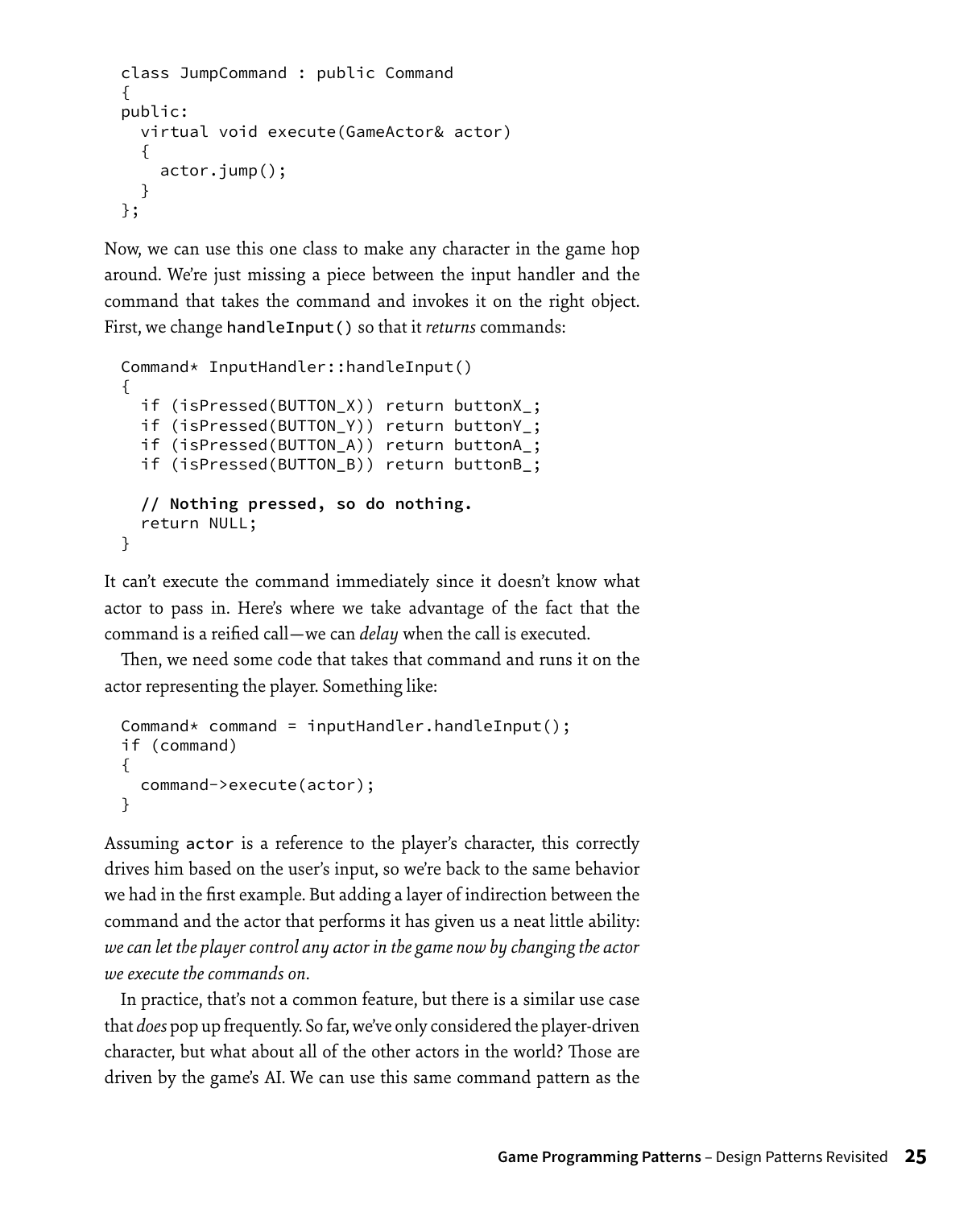interface between the AI engine and the actors; the AI code simply emits Command objects.

The decoupling here between the AI that selects commands and the actor code that performs them gives us a lot of flexibility. We can use different AI modules for different actors. Or we can mix and match AI for different kinds of behavior. Want a more aggressive opponent? Just plug-in a more aggressive AI to generate commands for it. In fact, we can even bolt AI onto the *player's* character, which can be useful for things like demo mode where the game needs to run on auto-pilot.

By making the commands that control an actor first-class objects, we've removed the tight coupling of a direct method call. Instead, think of it as a queue or stream of commands:



*Figure 2.3 – A poorly drawn analogy*

Some code (the input handler or AI) produces commands and places them in the stream. Other code (the dispatcher or actor itself) consumes commands and invokes them. By sticking that queue in the middle, we've decoupled the producer on one end from the consumer on the other.

#### **Undo and Redo**

The final example is the most well-known use of this pattern. If a command object can *do* things, it's a small step for it to be able to *undo* them. Undo is used in some strategy games where you can roll back moves that you didn't like. It's *de rigueur* in tools that people use to *create* games. The surest way to make your game designers hate you is giving them a level editor that can't undo their fat-fingered mistakes.

Without the Command pattern, implementing undo is surprisingly hard. With it, it's a piece of cake. Let's say we're making a single-player, turn-based game and we want to let users undo moves so they can focus more on strategy and less on guesswork.

We're conveniently already using commands to abstract input handling, so every move the player makes is already encapsulated in them. For example, moving a unit may look like:

For lots more on what queueing can do for you, see Event Queue (p. 233).

Why did I feel the need to draw a picture of a "stream" for you? And why does it look like a tube?

If we take those commands and make them *serializable*, we can send the stream of them over the network. We can take the player's input, push it over the network to another machine, and then replay it. That's one important piece of making a networked multi-player game.

I may be speaking from experience here.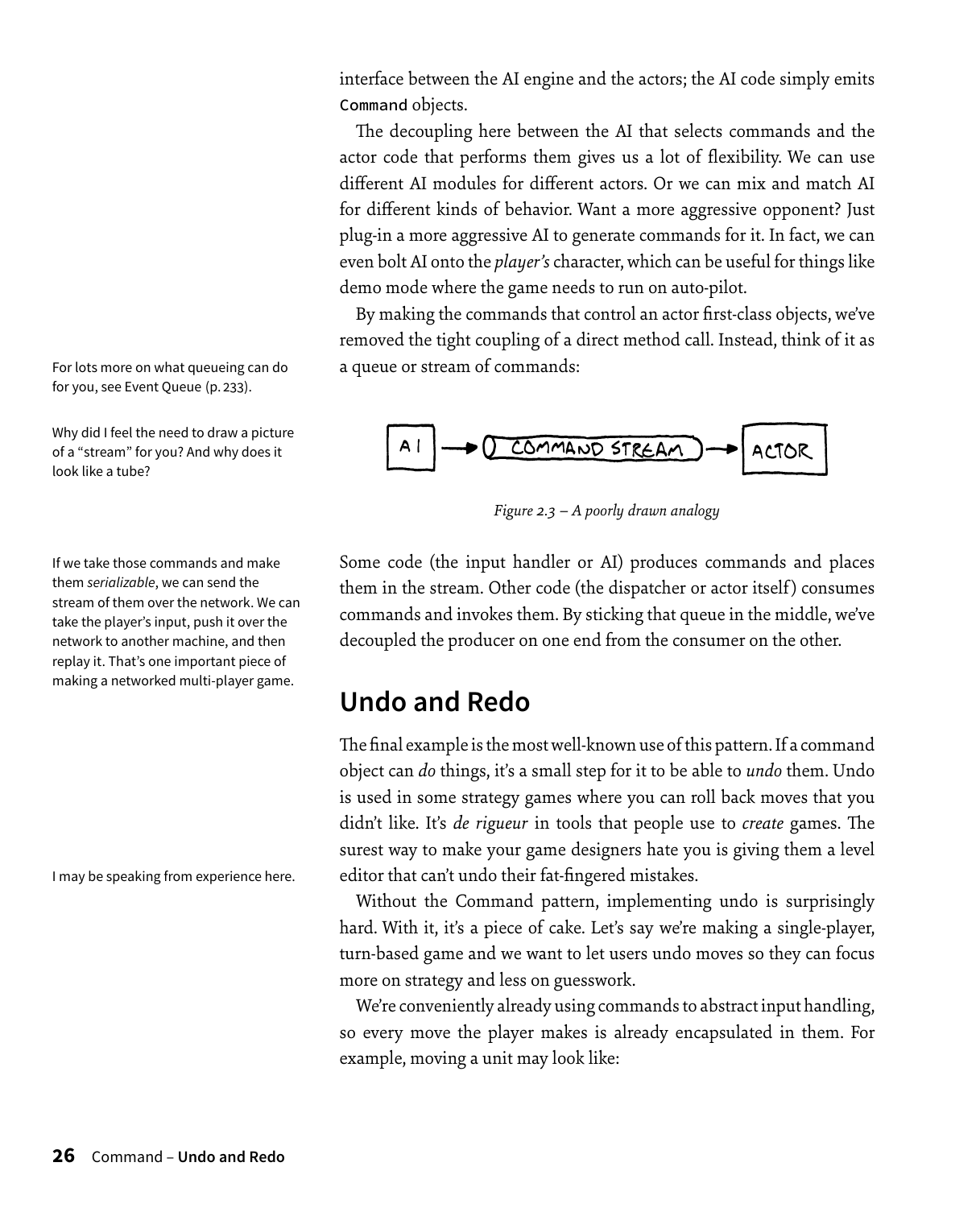```
class MoveUnitCommand : public Command
{
public:
   MoveUnitCommand(Unit* unit, int x, int y)
   : unit_(unit),
    x_-(x),
    y_-(y) {}
   virtual void execute()
   {
    unit_{--}>moveTo(x_, y_);
   }
private:
   Unit* unit_;
   int x_;
  int y_i;
};
```
Note this is a little different from our previous commands. In the last example, we wanted to *abstract* the command from the actor that it modified. In this case, we specifically want to *bind* it to the unit being moved. An instance of this command isn't a general "move something" operation that you could use in a bunch of contexts; it's a specific concrete move in the game's sequence of turns.

This highlights a variation in how the Command pattern gets implemented. In some cases, like our first couple of examples, a command is a reusable object that represents a *thing that can be done*. Our earlier input handler held on to a single command object and called its execute() method anytime the right button was pressed.

Here, the commands are more specific. They represent a thing that can be done at a specific point in time. This means that the input handling code will be *creating* an instance of this every time the player chooses a move. Something like:

Of course, in a non-garbage-collected language like C++, this means the code executing commands will also be responsible for freeing their memory.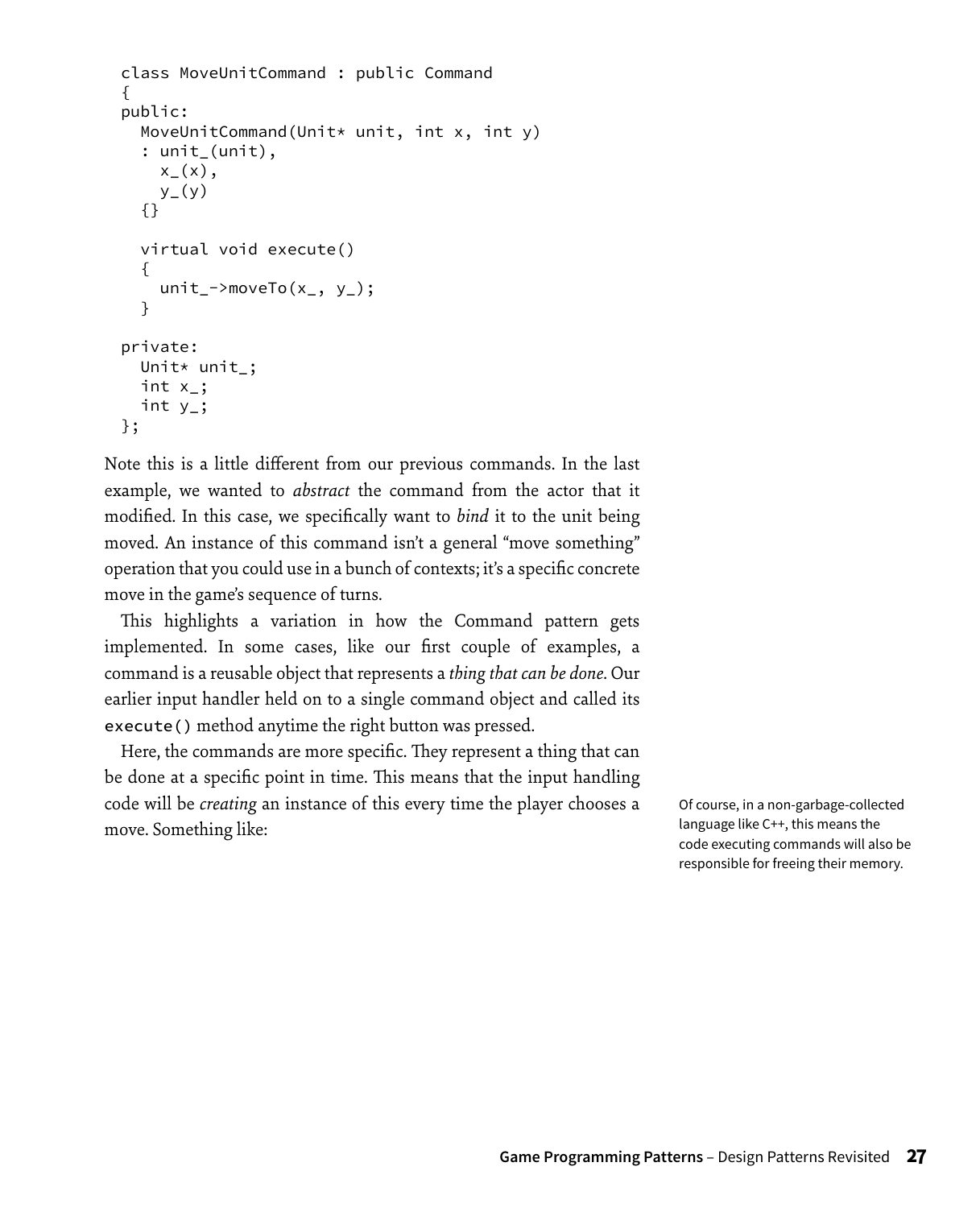```
Command* handleInput()
{
   Unit* unit = getSelectedUnit();
   if (isPressed(BUTTON_UP)) {
     // Move the unit up one.
    int destY = unit->y() - 1;
     return new MoveUnitCommand(
         unit, unit->x(), destY);
   }
   if (isPressed(BUTTON_DOWN)) {
     // Move the unit down one.
    int destY = unit->y() + 1;
     return new MoveUnitCommand(
         unit, unit->x(), destY);
   }
   // Other moves...
   return NULL;
}
```
The fact that commands are one-use-only will come to our advantage in a second. To make commands undoable, we define another operation each command class needs to implement:

```
class Command
{
public:
   virtual ~Command() {}
  virtual void execute() = 0;
   virtual void undo() = 0;
};
```
An undo() method reverses the game state changed by the corresponding execute() method. Here's our previous move command with undo support: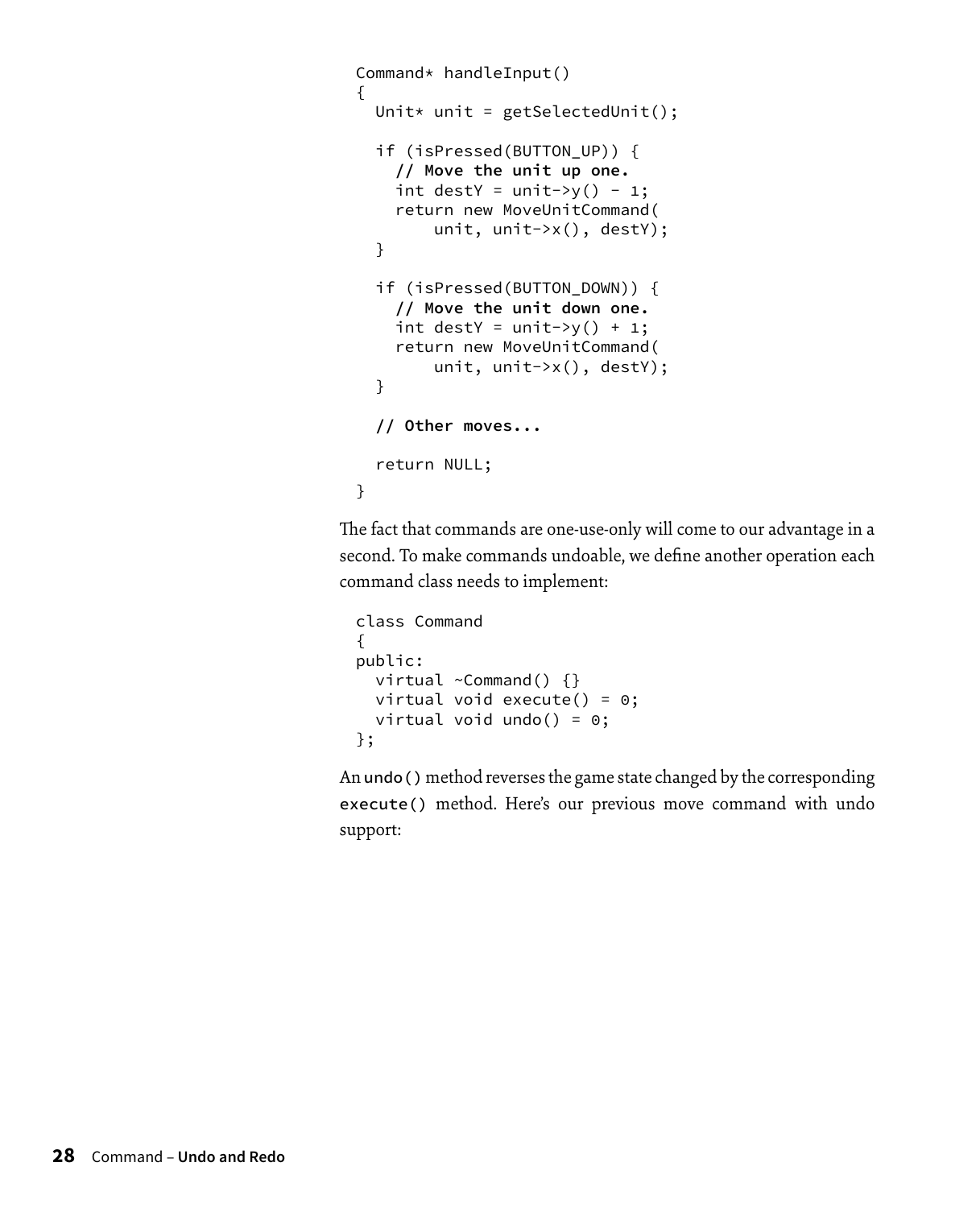```
class MoveUnitCommand : public Command
{
public:
  MoveUnitCommand(Unit* unit, int x, int y)
  : unit_(unit), x_-(x), y_-(y) xBefore_(0), yBefore_(0),
   {}
   virtual void execute()
   {
     // Remember the unit's position before the move
     // so we can restore it.
    xBefore_ = unit_->x();
    yBefore_ = unit_->y();
    unit_{-}->moveTo(x<sub>-</sub>, y<sub>-</sub>);
   }
   virtual void undo()
   {
     unit_->moveTo(xBefore_, yBefore_);
   }
private:
   Unit* unit_;
  int x_, y_;
   int xBefore_, yBefore_;
};
```
Note that we added some more state to the class. When a unit moves, it forgets where it used to be. If we want to be able to undo that move, we have to remember the unit's previous position ourselves, which is what xBefore\_ and yBefore\_ do.

To let the player undo a move, we keep around the last command they executed. When they bang on Control-Z, we call that command's undo() method. (If they've already undone, then it becomes "redo" and we execute the command again.)

Supporting multiple levels of undo isn't much harder. Instead of remembering the last command, we keep a list of commands and a reference to the "current" one. When the player executes a command, we append it to the list and point "current" at it.



*Figure 2.4 – Traversing the undo stack*

This seems like a place for the Memento pattern, but I haven't found it to work well. Since commands tend to modify only a small part of an object's state, snapshotting the rest of its data is a waste of memory. It's cheaper to manually store only the bits you change.

*Persistent data structures* are another option. With these, every modification to an object returns a new one, leaving the original unchanged. Through clever implementation, these new objects share data with the previous ones, so it's much cheaper than cloning the entire object.

Using a persistent data structure, each command stores a reference to the object before the command was performed, and undo just means switching back to the old object.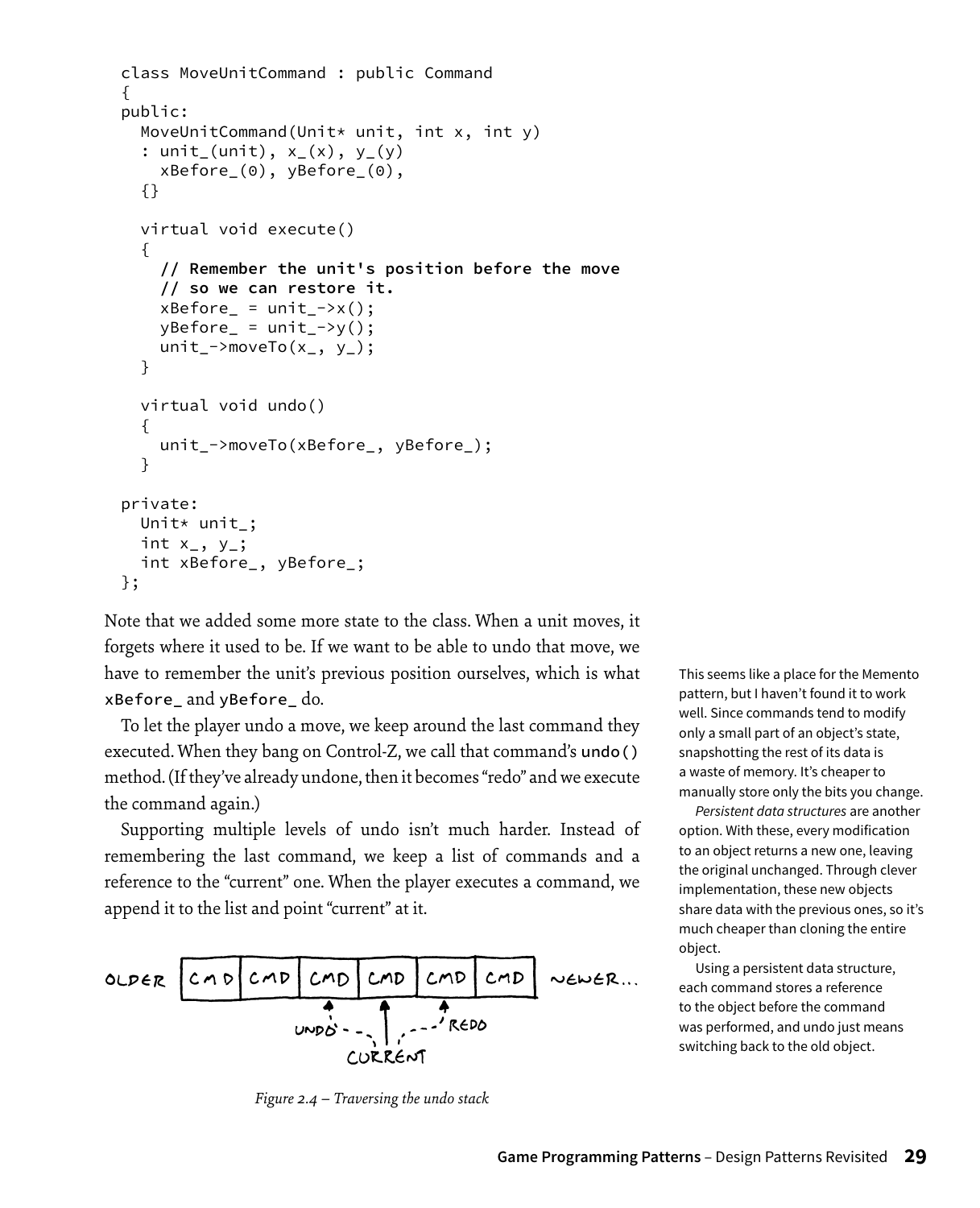Redo may not be common in games, but re-*play* is. A naïve implementation would record the entire game state at each frame so it can be replayed, but that would use too much memory.

Instead, many games record the set of commands every entity performed each frame. To replay the game, the engine just runs the normal game simulation, executing the pre-recorded commands.

I say *some* ways here because building actual classes or structures for commands is still useful even in languages that have closures. If your command has multiple operations (like undoable commands), mapping that to a single function is awkward.

Defining an actual class with fields also helps readers easily tell what data the command contains. Closures are a wonderfully terse way of automatically wrapping up some state, but they can be so automatic that it's hard to see what state they're actually holding.

When the player chooses "Undo", we undo the current command and move the current pointer back. When they choose "Redo", we advance the pointer and then execute that command. If they choose a new command after undoing some, everything in the list after the current command is discarded.

The first time I implemented this in a level editor, I felt like a genius. I was astonished at how straightforward it was and how well it worked. It takes discipline to make sure every data modification goes through a command, but once you do that, the rest is easy.

### **Classy and Dysfunctional?**

Earlier, I said commands are similar to first-class functions or closures, but every example I showed here used class definitions. If you're familiar with functional programming, you're probably wondering where the functions are.

I wrote the examples this way because C++ has pretty limited support for first-class functions. Function pointers are stateless, functors are weird and still require defining a class, and the lambdas in C++11 are tricky to work with because of manual memory management.

That's *not* to say you shouldn't use functions for the Command pattern in other languages. If you have the luxury of a language with real closures, by all means, use them! In some ways, the Command pattern is a way of emulating closures in languages that don't have them.

For example, if we were building a game in JavaScript, we could create a move unit command just like this:

```
function makeMoveUnitCommand(unit, x, y) {
   // This function here is the command object:
   return function() {
     unit.moveTo(x, y);
   }
}
```
We could add support for undo as well using a pair of closures: